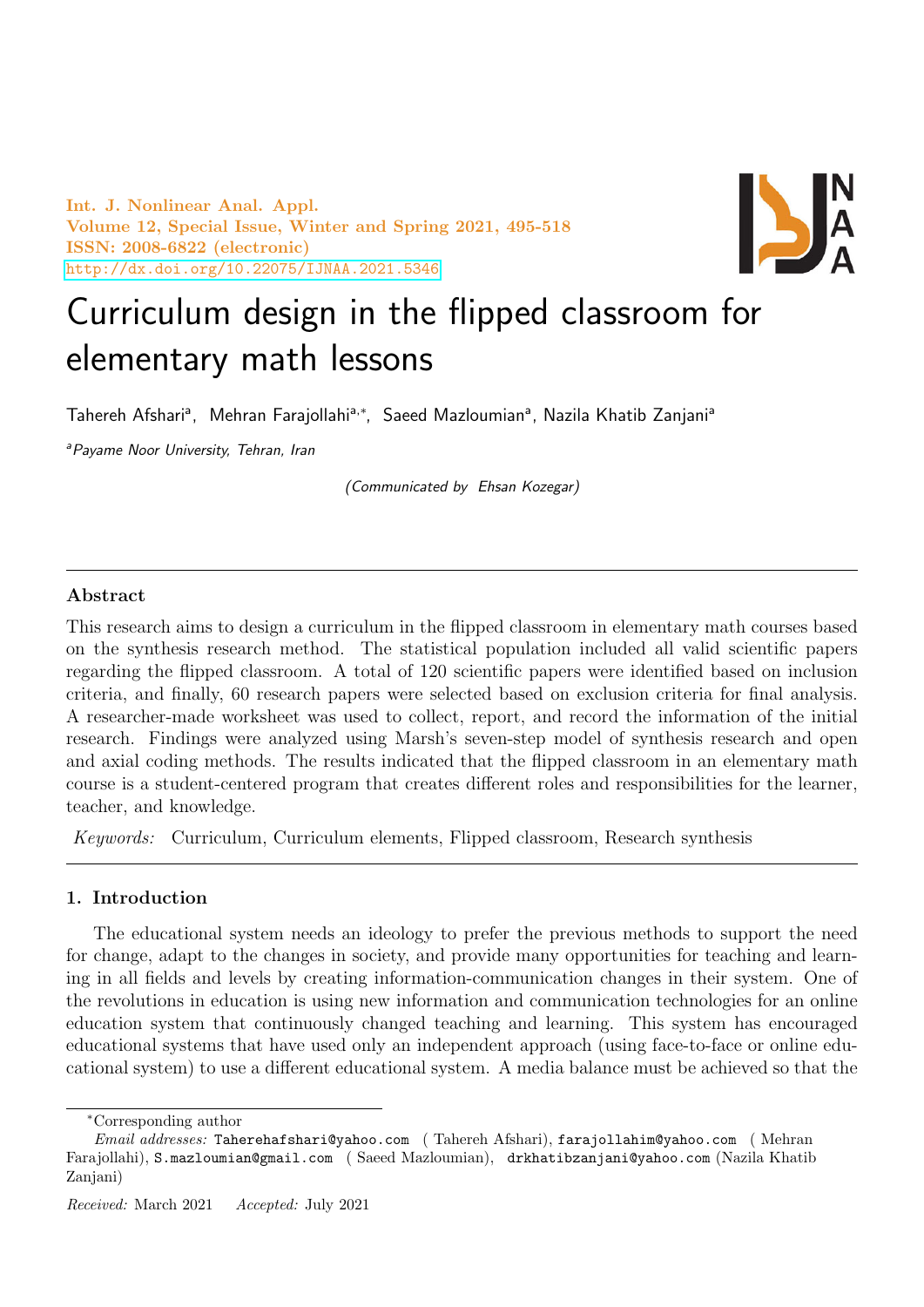ICT element can play an effective role in more than 50% of the whole process to make the teaching and learning process effective [\[38\]](#page-22-0).

One of the most important factors in this process is the educational methods of teachers in that community. In traditional education methods, a student is passive with very little intellectual activity whose learning depends on the teacher. In this approach, the role of the student is like a bank to which information is entrusted. This method is not suitable for today's learners who are digital natives themselves. Continued access to information, mass media, and friends through the Internet makes it no longer possible to meet children's educational needs through traditional methods.

Recently, e-learning, which has a wide range, is used to activate students in learning, as well as to deepen this process. One of the methods that is a subset of e-learning and is considered as a kind of blended learning is flipped classroom. This method is student-centered, in which students are more active in learning than the teacher, and the teacher only plays the role of a facilitator to motivate, guide, and provide feedback on student performance.

The flipped classroom method, is sometimes referred to as the flipped classroom, is an educational innovation that can transform previous learning-teaching processes. E-learning is widely used to activate students in learning and deepen the process. One of the methods that is a subset of e-learning and is considered as a kind of blended learning is flipped classroom. This type of innovation affects learning time management, doubles productivity, changes learning activities, the role of teacher and student, and learning place and media.

The teaching design in the flipped classroom begins in the classroom, continues outside the classroom, and returns to the classroom. In this precise design, the learner and the learning groups are formed with complete and transparent awareness of the objective, i.e., the competencies that should be achieved. They follow this process inside and outside the classroom using the media and learning resources that they search for or the teacher provides. Then, they share their results and achievements with their friends in subsequent classroom sessions. The flipped classroom is an opportunity to gain self-confidence while presenting what is taught, a way to revive out-of-classroom learning opportunities, and practice for lifelong learning [\[13\]](#page-21-0).

A teacher flips the classroom and shifts direct teaching from the classroom to the individual space, providing more opportunities for broader interaction with students, helping students with learning difficulties, and enrichment and the greater challenge for gifted students, problem-solving, and activities that promote high levels of thinking. This method can effectively cope with the large volume of subjects teachers have to convey to students these days and constantly complain about the lack of time to do it. Flipped classroom time is valuable for teachers and students to solve if they have a question, while students usually face problems at home and while doing homework in traditional and standard classes [\[38\]](#page-22-0).

This issue is more prominent in elementary school because students are at the beginning of the learning path and have not yet acquired the skills of self-monitoring and self-control without any metacognition. Flipped classroom helps them review a lesson repeatedly if necessary, thus eliminating the sluggishness of repetition for gifted students. Another benefit of this method for parents is reducing the cost of educational assistance resources. Establishing a descriptive system in elementary school aims to improve student's learning conditions and eliminate their undesirable anxieties. These anxieties are factors such as the need for repeating more than twice to understand the lesson, especially in math, and the feeling of anxiety and fear of being ridiculed by classmates in this course and flipped classroom is efficient in this regard.

Today's classroom methods seldom pay enough attention to the principles of thinking and intellectual independence, self-reliance, and the application of information and learning. These problems are significantly reduced in flipped learning. The scientific content in flipped learning cultivates the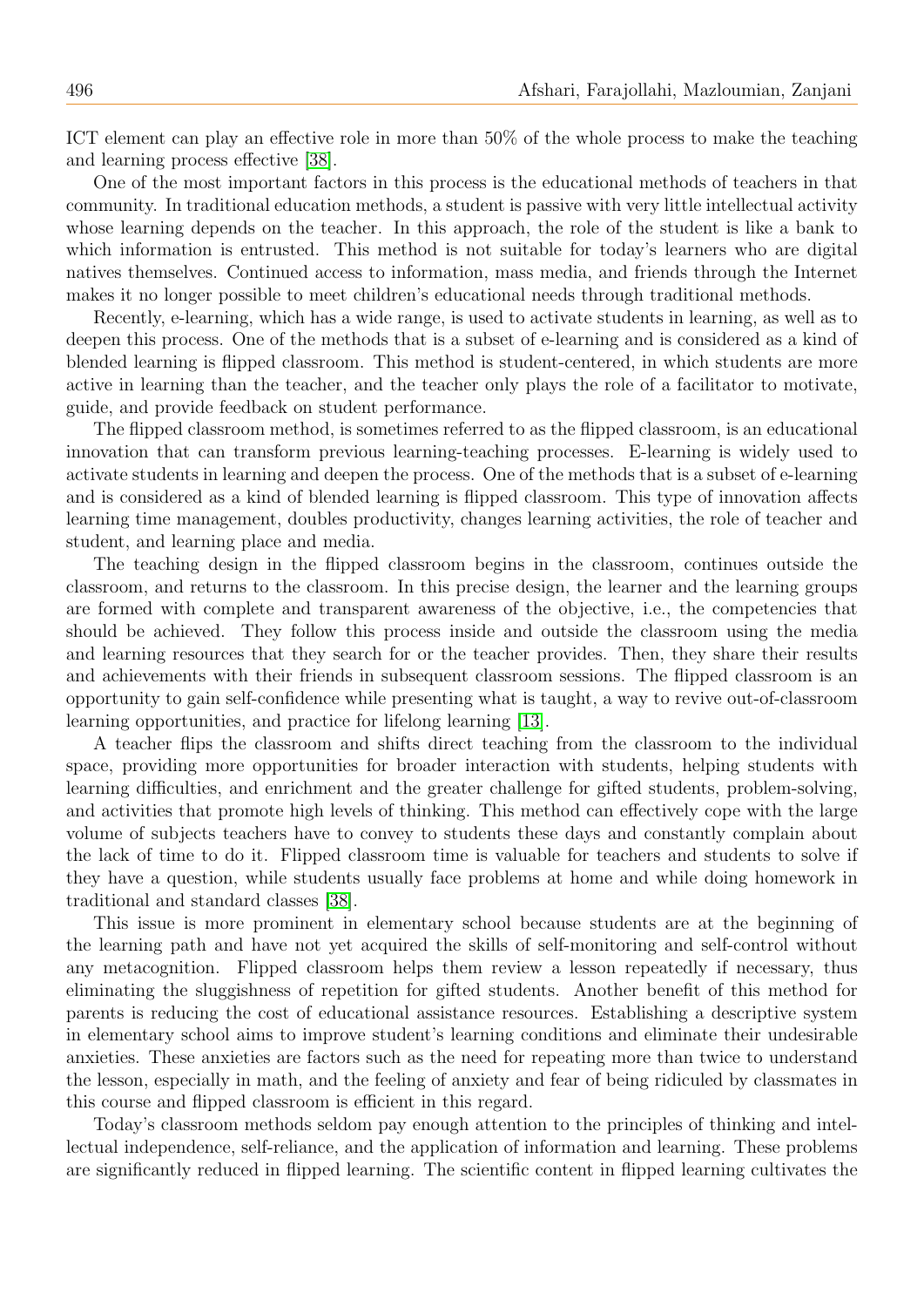power of thinking in the individual regarding social and high self-confidence through thinking and reading, using the right time, saving time, and organizing the class time properly.

Ismailifar et al. concluded that the flipped classroom method positively affects students' sense of belonging to the school. Aslani and Doosti indicated that the flipped classroom method significantly affects students' learning than the lecture teaching method. Chai Chang reported that flipped classroom promotes active learning, increases learner interaction and motivation, and makes better use of class time. Mohanty and Parida stated that flipped classroom method positively affected students' learning and led to a higher score. Nwosisi, Ferreira, Rosenberg, & Walsh found that flipped classroom method caused higher academic performance and skills and a better attitude toward learning. Guy and Marquis expressed that students trained in the flipped classroom method had higher academic achievement.

According to the mentioned studies, learners can absorb more information in a shorter time by flipped the teaching-learning activities. This meaning can open a new chapter in some areas for people who have already experienced continuous learning failure. Learners can be more challenging and confident than before. As technology makes it easier for learners to access previously presented lessons, the teacher's role changes from a source of scientific content to a supervisor of the learning process.

Various studies in the flipped classroom are mostly limited to learning outcomes in which students' interest and motivation are more important in the classroom. Therefore, the researcher tried to design and validate a curriculum design in the flipped classroom for elementary courses.

## 2. Methodology

The statistical population included all valid scientific papers regarding the flipped classroom. A total of 120 scientific papers were identified based on inclusion criteria, and finally, 60 research papers were selected based on exclusion criteria for final analysis. The "synthesis research" method was used to design a curriculum in the flipped classroom for an elementary math course. This method is, in fact, the application of knowledge to make thoughtful decisions about the curriculum. This knowledge results from combining the knowledge obtained from other studies and is more suitable for application in practice. To answer this question, the following seven steps were taken:

- Identifying first-hand resources according to the relevant keywords
- Classifying concepts, review, and conceptual analysis of key elements
- Specifying information clusters for the best design based on conceptual analysis models
- Putting information together within each category
- Continuing the repeated cycle of analysis/composition until the categories reach the required validity and the final statement is obtained
- Arranging categories for the desired application
- Interpreting synthetic content

Open and axial coding and qualitative analysis were used to analyze the data obtained from the synthesis. Then, the types of categories, their relationship, reducing and simplifying texts, discovering the relationship between concepts and categories, coding of relationships, results, and conclusion were achieved. Acker's curriculum element model was used to provide a comprehensive model due to its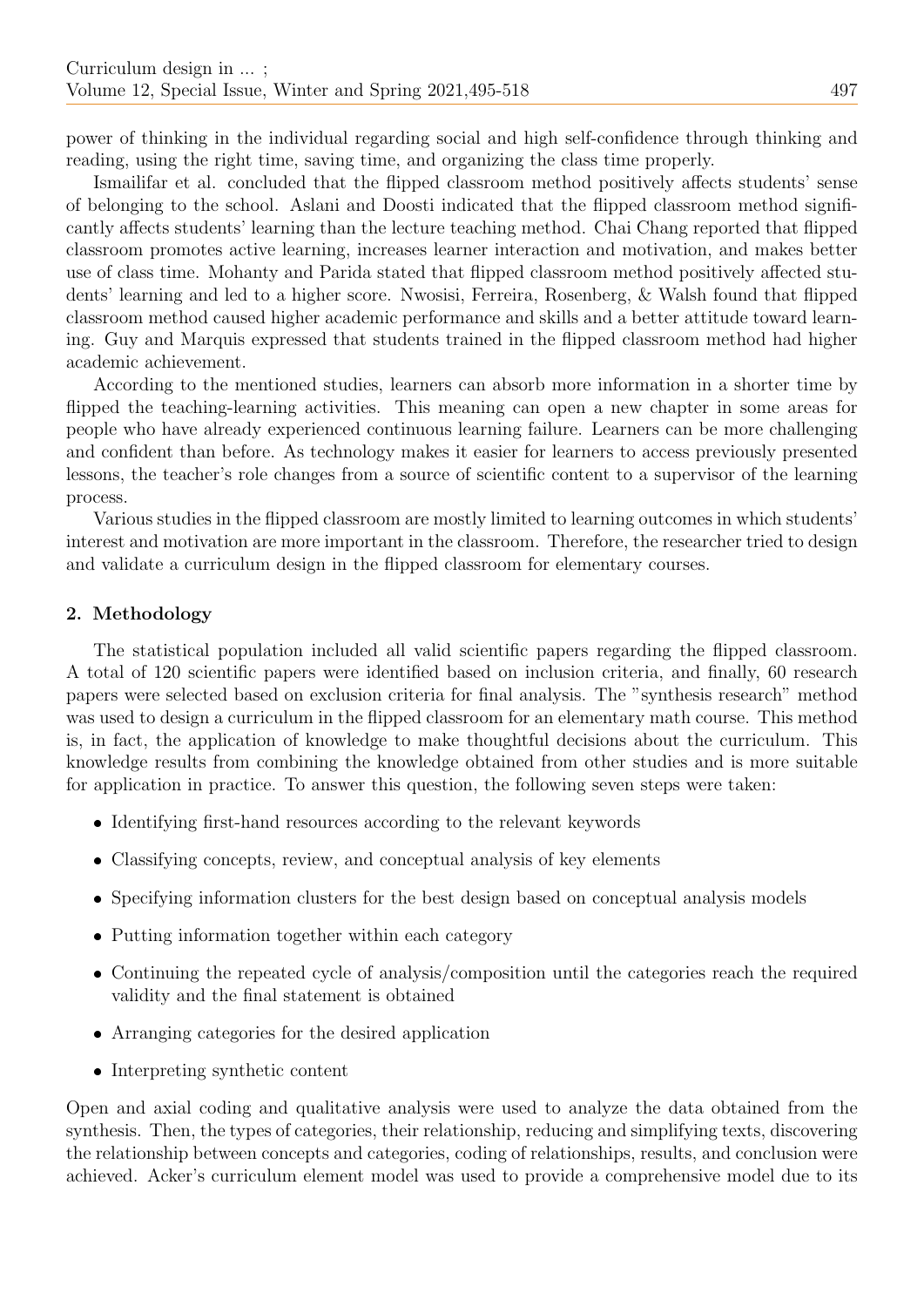comprehensiveness compared to other templates of curriculum elements. Two evaluators were used to re-encode the findings to ensure the codin and Cohen's Kappa coefficient was used to confirm the reliability. In this study, the agreement between the evaluators in coding was as much as 0.77.

## 3. Findings

The findings of 60 scientific studies were used for the final analysis containing the paper code, researcher name, publication year, and the operational definition of each research (Table 1).

| Paper code     | <b>Researchers</b>      | <b>Characteristics Of Flipped Classroom</b>           |
|----------------|-------------------------|-------------------------------------------------------|
|                | Green and Slart [13]    | The flipped model relies on the transfer of informa-  |
|                |                         | tion from the classroom and process-based learn-      |
|                |                         | ing, including comprehensive access to the Pow-       |
|                |                         | erPoint provided by the university online learn-      |
|                |                         | ing management system, problem-oriented learn-        |
|                |                         | ing groups, describing and demonstrating evolving     |
|                |                         | competencies through discussion.                      |
| $\overline{2}$ | Patton Vala et al. [30] | The flipped model involves preparing learners         |
|                |                         | ahead of time to do interactive exercises during      |
|                |                         | the classroom. In the first step, content is provided |
|                |                         | to learners in videos or audio lectures or reading    |
|                |                         | contents. Learners review these contents ahead of     |
|                |                         | class time, and the teacher emphasizes classroom      |
|                |                         | to apply concepts. Therefore, the efficiency of the   |
|                |                         | flipped classroom depends on the fact that learn-     |
|                |                         | ers are sufficiently prepared before the classroom.   |
| 3              | Tai et al. $[34]$       | The flipped class is specifically a combination of    |
|                |                         | blended learning, e-learning, and traditional face-   |
|                |                         | to-face teaching. The flipped classroom is a spe-     |
|                |                         | cial type of blended learning in which web-based      |
|                |                         | lectures are given to learners before the classroom.  |
|                |                         | Studies have suggested that learners should be pre-   |
|                |                         | pared to engage in face-to-face, higher-level inter-  |
|                |                         | active activities, including problem-solving, dis-    |
|                |                         | cussion, and debate. In addition, teachers are        |
|                |                         | present in the classroom in person and provide in-    |
|                |                         | stant feedback to learners while learners engage in   |
|                |                         | learning activities at the highest level of Bloom's   |
|                |                         | cognitive classification.                             |

Table 1: Basic characteristics of the studies and their main results based on open coding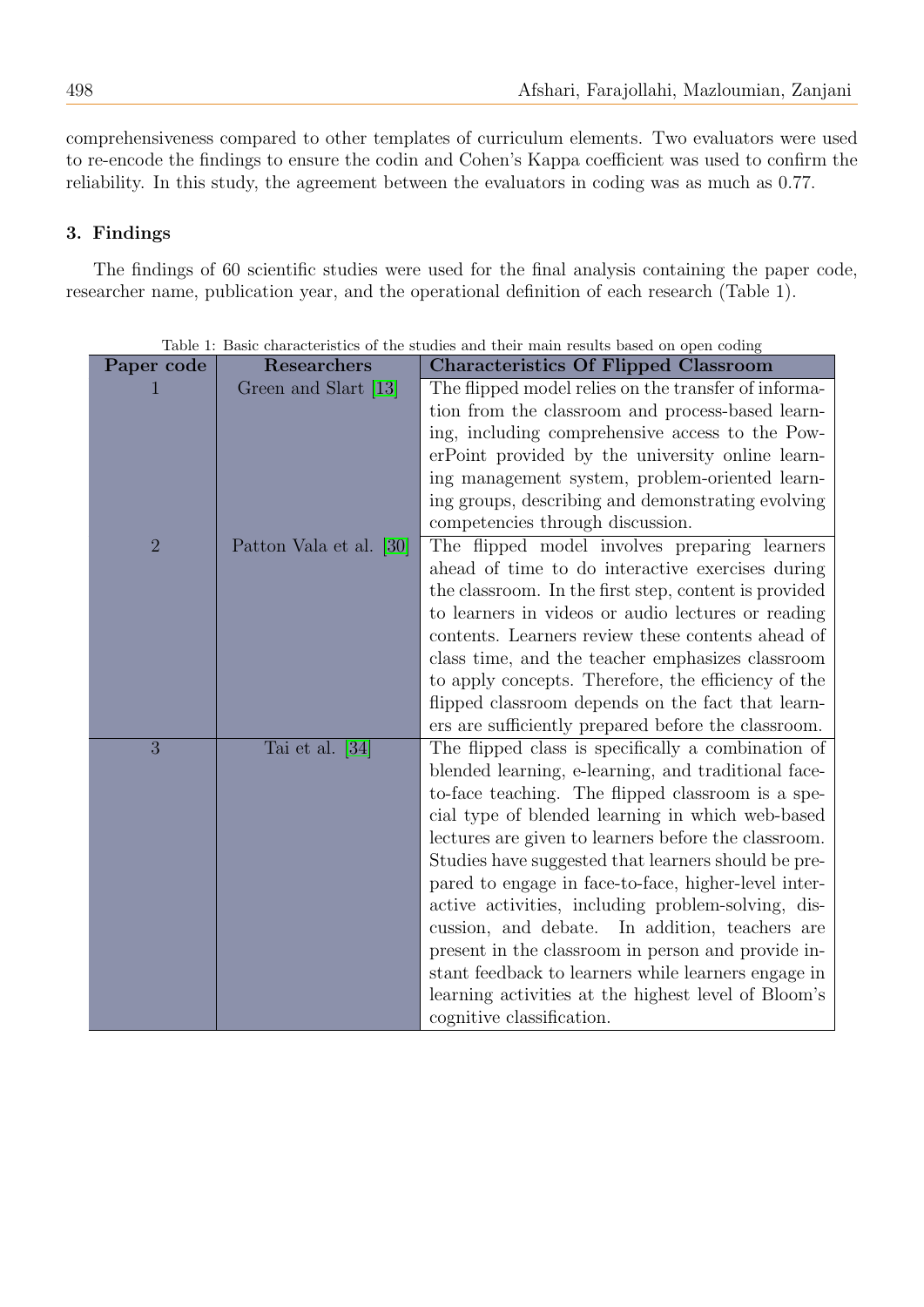| $\overline{4}$ | Lajoie et al. [32]                    | The flipped classroom includes events tradition-      |
|----------------|---------------------------------------|-------------------------------------------------------|
|                |                                       | ally relocated from inside to outside the classroom,  |
|                |                                       | and vise versa. In general, the flipped classroom is  |
|                |                                       | based on inclusive inclusiveness and active learn-    |
|                |                                       | ing.                                                  |
| $\overline{5}$ | Little [35]                           | The flipped classroom is a teaching method to flip    |
|                |                                       | and get rid of the traditional teaching method.       |
|                |                                       | In the traditional method, the classroom is dedi-     |
|                |                                       | cated to educational content, and assignments are     |
|                |                                       | considered outside the classroom. However, the        |
|                |                                       |                                                       |
|                |                                       | flipped classroom is a strategy that captures in-     |
|                |                                       | structional lectures by videotaping and moving        |
|                |                                       | them out of the classroom.                            |
| 6              | Helgeson $[28]$                       | The flipped classroom includes spending class time    |
|                |                                       | on individual learning and using various teaching     |
|                |                                       | and learning, encouraging learners to take respon-    |
|                |                                       | sibility for their own learning, and empowering       |
|                |                                       | them to achieve content-driven learning.              |
| $\overline{7}$ | Thomas and Philpot [51]               | In this type of learning, more time can be spent      |
|                |                                       | in the classroom on thinking skills. Learners are     |
|                |                                       | also actively involved in learning and creating       |
|                |                                       | more knowledge while testing and evaluating their     |
|                |                                       | knowledge.                                            |
| 8              | Schultz et al. [49]                   | This educational model is a pedagogical approach      |
|                |                                       | based on direct teaching that moves from the          |
|                |                                       | group learning space to individual learning and       |
|                |                                       | transforms group results into an active and interac-  |
|                |                                       | tive learning environment, where teachers use the     |
|                |                                       | subjects creatively to guide and facilitate learners' |
|                |                                       | learning.                                             |
| 9              | Terriot and Namon<br>$\vert 14 \vert$ | The student's responsibility in flipped learning      |
|                |                                       | model is to use self-learning methods to re-          |
|                |                                       | trieve lessons at home or out of school through       |
|                |                                       | flipped learning tools such as Edmundo, YouTube,      |
|                |                                       | Aparat, Google App, screencast, learning chan-        |
|                |                                       | nels, and cyberspace. The assessment used in          |
|                |                                       | flipped learning should be varied to evaluates and    |
|                |                                       | measure student achievement to achieve the spe-       |
|                |                                       | cific objectives of each lesson.                      |
| 10             | Willie and Gardner [2]                | The flipped learning is a blended learning model      |
|                |                                       | and encompasses any application of technology         |
|                |                                       | that affects the classroom. Therefore, a teacher      |
|                |                                       | has more time to interact with his students instead   |
|                |                                       | of lecturing to provide more personal feedback as     |
|                |                                       | well as help students get feedback from their class-  |
|                |                                       | mates on homework and activities they do or do        |
|                |                                       | not yet understand.                                   |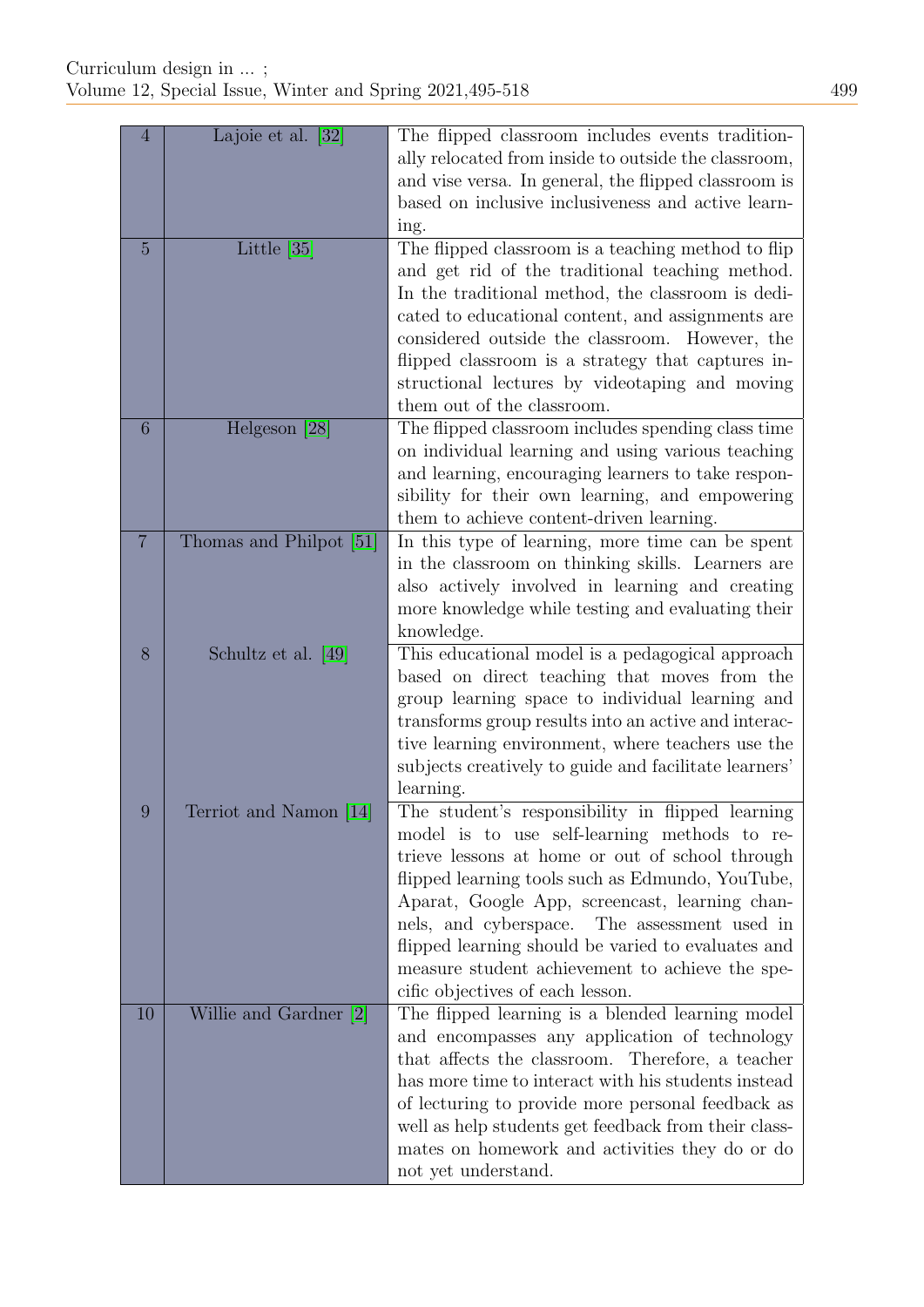| 11 | Pihler $[20]$                 | Flipped learning is an educational approach in<br>which direct learning shifts from group to individ-<br>ual learning. As a result, group space becomes<br>a dynamic interactive learning environment where<br>students can apply concepts and participate cre-<br>atively in subjects.                                                                                                                                                                                                                                                                                                                                        |
|----|-------------------------------|--------------------------------------------------------------------------------------------------------------------------------------------------------------------------------------------------------------------------------------------------------------------------------------------------------------------------------------------------------------------------------------------------------------------------------------------------------------------------------------------------------------------------------------------------------------------------------------------------------------------------------|
| 12 | Lage, Platt, and Trellis [31] | This method gives students more freedom to learn<br>and move forward based on their individual abili-                                                                                                                                                                                                                                                                                                                                                                                                                                                                                                                          |
|    |                               | ties. The teacher can also focus on the needs of the                                                                                                                                                                                                                                                                                                                                                                                                                                                                                                                                                                           |
|    |                               | students, which is great for any individual learning                                                                                                                                                                                                                                                                                                                                                                                                                                                                                                                                                                           |
|    |                               | style.                                                                                                                                                                                                                                                                                                                                                                                                                                                                                                                                                                                                                         |
| 13 | Bishop and Verleger [6, 8]    | The flipped classroom can be described as group<br>learning based on classroom activity and direct<br>technology-based training at home for use out-<br>side the classroom. A lot of information can be<br>gained through technology, and this feature should<br>be compatible with education, especially in the<br>flipped classroom. Education can be modified from<br>memorization to conceptualization of knowledge<br>using the correct and complete technology.<br>The<br>cost was descending because the classrooms were<br>equipped with state-of-the-art technology and ed-<br>ucation relied on students' equipment. |
| 14 | Terriot and Nomen [14]        | The flipped classroom allows students to study at                                                                                                                                                                                                                                                                                                                                                                                                                                                                                                                                                                              |
|    |                               | home and do homework at school through educa-<br>tional technologies as a tool for managing educa-<br>tion and assessing students. Therefore, students<br>should have sufficient knowledge of communica-<br>tion and information technologies to learn inde-<br>pendently and participate in a flipped classroom<br>that focuses on students' creative thinking achieve-<br>ments. In this context, individual learning meth-<br>ods should lead to individual creativity.                                                                                                                                                     |
| 15 | Hamdan et al[25]              | The flipped classroom is developed where educa-<br>tional objectives are designed in greater depth,<br>and learning opportunities are increased. Teach-<br>ers take full advantage of more valuable things<br>than time through interaction and evaluation of<br>students' knowledge. They help students explore<br>learning topics and objectives in greater depth and<br>challenge them by achieving high-level thinking<br>skills.                                                                                                                                                                                          |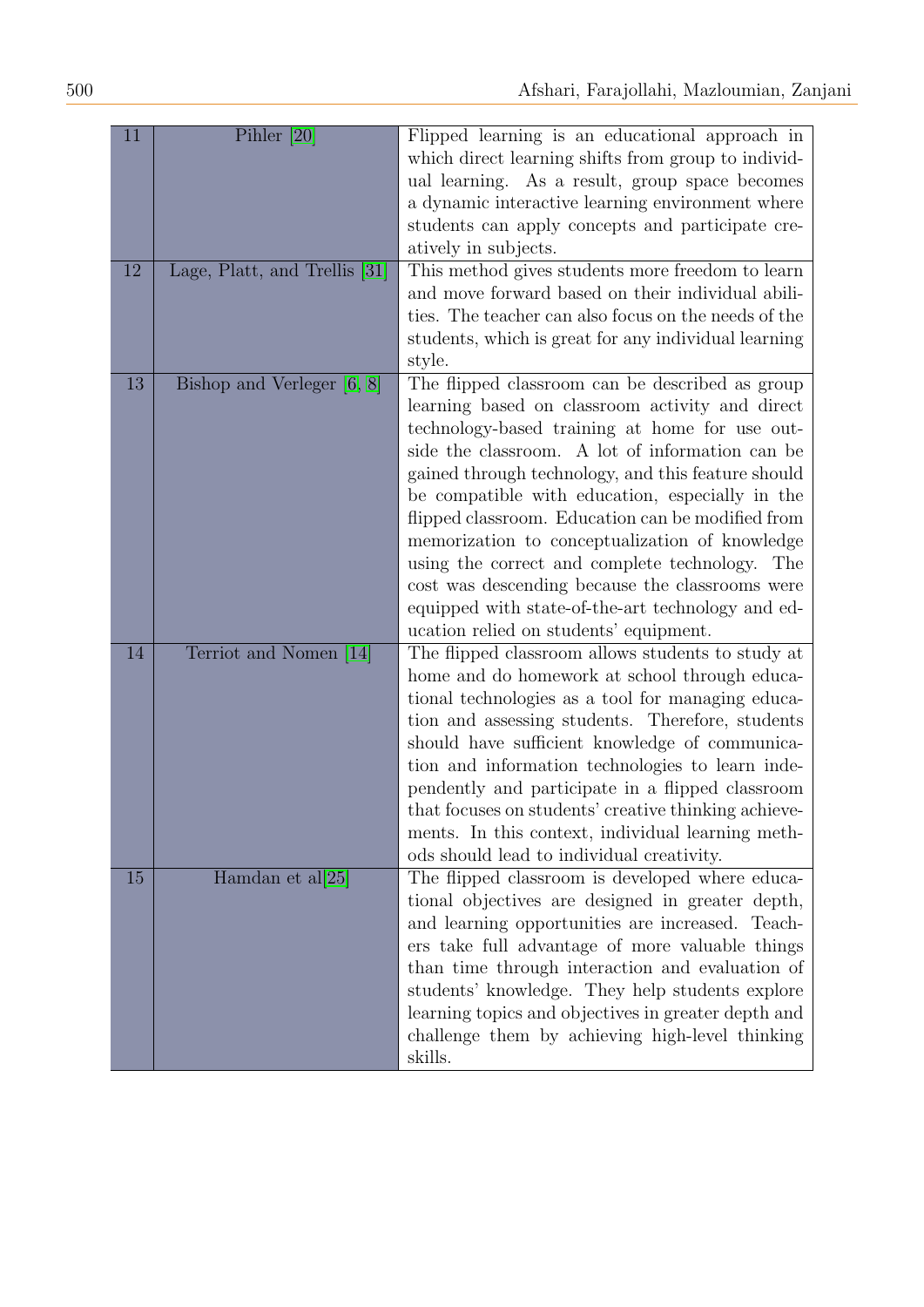| 16 | Turner and Patrick [40]    | A learning environment designed to teach and uses<br>technology to support the learner to achieve educa-<br>tional objectives. Such an environment is just right<br>for the flipped classroom to connect technology to<br>the curriculum. Collaborating and consolidating<br>this approach, created through a technology-rich<br>environment, can help motivate students and help<br>them achieve mastery objectives.                                                                                                                                                                 |
|----|----------------------------|---------------------------------------------------------------------------------------------------------------------------------------------------------------------------------------------------------------------------------------------------------------------------------------------------------------------------------------------------------------------------------------------------------------------------------------------------------------------------------------------------------------------------------------------------------------------------------------|
| 17 | Gholami and Abdullahi [52] | In flipped learning, the Internet should be used in-<br>teractively for the benefit of groups. Therefore, all<br>facilities for student productivity should be used<br>to achieve this objective.                                                                                                                                                                                                                                                                                                                                                                                     |
| 18 | Wichadi [24]               | Interactive learning is one of the principles of<br>flipped learning so that students in the classroom<br>spend most of their time interacting with their<br>classmates and discussing and exchanging videos<br>or educational materials previously at home. It<br>also provides students with exercise packages<br>based on which the teacher has prepared a film,<br>and they solve them in small groups by interact-<br>ing and participating with their classmates. At the<br>same time, they fully benefit from the experiences<br>and feedback of each other and their teacher. |
| 19 | Torkelson [50]             | The flipped classroom is a new method of teach-<br>ing that returns learning to the student and allows<br>the teacher to facilitate the learning of individual<br>students according to their individual needs. The<br>flipped classroom is an educational strategy that<br>consists of two parts of learning activities Group<br>interaction in the classroom and direct individual<br>instruction with the computer outside the class-<br>room.                                                                                                                                     |
| 20 | Bergmann and Sams [4, 3]   | When teachers can walk around the classroom and<br>interact with each student, and are more likely<br>to understand students and respond to their emo-<br>tional and learning needs. Studies have shown that<br>having teachers who recognize and respond to chil-<br>dren's social and emotional needs is beneficial, at<br>least for the academic development of children, es-<br>pecially at-risk students.                                                                                                                                                                        |
| 21 | John Hattie [44]           | Teaching online enables students to move at their<br>own pace and take steps according to their own<br>needs.                                                                                                                                                                                                                                                                                                                                                                                                                                                                         |
| 22 | Beasley and Opterpe [27]   | Providing students with opportunities to prac-<br>tice their classroom skills and corrective teacher<br>feedback is almost four times more effective than<br>homework, in which the teacher has less chance to<br>guide the student through homework.                                                                                                                                                                                                                                                                                                                                 |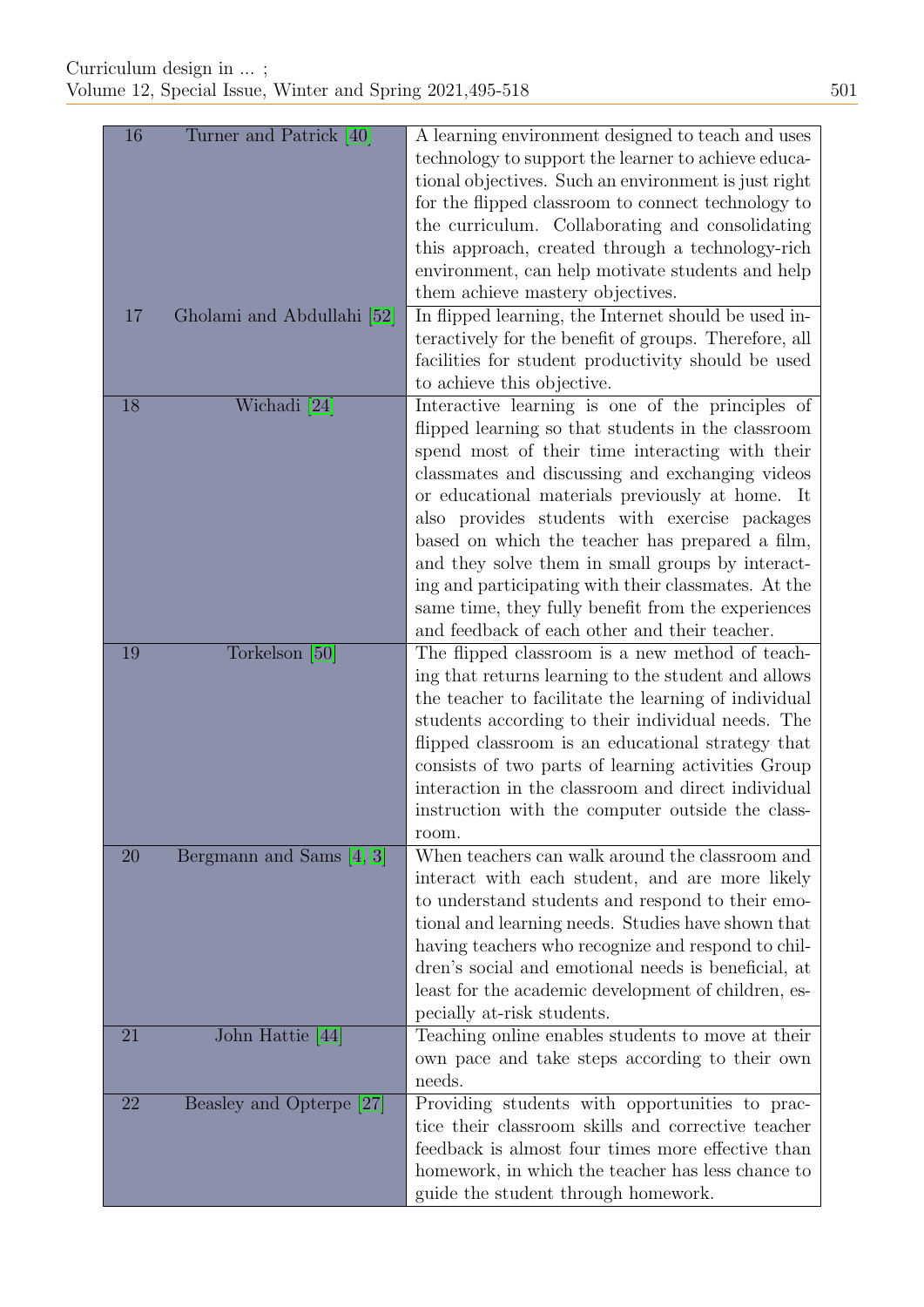| 23 | Mehrnoosh Karimi [30]               | The flipped learning model has a positive effect on<br>students' ability to comprehend reading skills.                                                                                                                                                                                                                                                                                                                                                                                                                                    |
|----|-------------------------------------|-------------------------------------------------------------------------------------------------------------------------------------------------------------------------------------------------------------------------------------------------------------------------------------------------------------------------------------------------------------------------------------------------------------------------------------------------------------------------------------------------------------------------------------------|
| 24 | Kaviani et al. [29]                 | The main focus of the student's learning pro-<br>cess is active learning in the flipped classroom,<br>which is influenced by factors such as causal con-<br>ditions, external and internal motivations, learn-<br>ing process strategies (participatory, exploratory,<br>independent, and deep, time management, teach-<br>ing materials, and lesson plan (intervening condi-<br>tions), individual, educational, organizational and<br>cultural factors) and leads to the improvement of<br>students' personal and educational outcomes. |
| 25 | Khairabadi [13]                     | Flipped classroom brings satisfaction and motiva-<br>tion to students.                                                                                                                                                                                                                                                                                                                                                                                                                                                                    |
| 26 | Kaviani, Liaghatdar [19]            | Flipped classroom responds to these challenges by<br>improving learners' understanding and learning ac-<br>tivities to gain a deeper understanding of lesson<br>concepts and troubleshooting by moving the lec-<br>ture out of the classroom and allocating class time.<br>In addition, inclusive learning activities include ac-<br>tive learning, peer learning, collaborative learning,<br>problem-solving learning, and collaborative learn-<br>ing, consistent with theoretical evidence of flipped<br>classrooms.                   |
| 27 | Kaviani [36]                        | Flipped<br>classroom<br>promotes<br>student<br>self-<br>regulation, group engagement,<br>and academic<br>motivation.                                                                                                                                                                                                                                                                                                                                                                                                                      |
| 28 | Chang Tea [34]                      | Flipped classroom promotes active learning, in-<br>creases learner interaction and motivation, and<br>makes better use of class time.                                                                                                                                                                                                                                                                                                                                                                                                     |
| 29 | Mehring [39]                        | Flipped classroom increases collaboration and in-<br>teraction in the classroom.                                                                                                                                                                                                                                                                                                                                                                                                                                                          |
| 30 | Web and Domain [17]                 | Flipped classroom leads to increased progress in<br>learning outcomes in the field of education.                                                                                                                                                                                                                                                                                                                                                                                                                                          |
| 31 | Ramadan Bauer, Grani, Marshall [46] | Students take content outside the classroom and<br>then interact with the instructor and classmates<br>in the classroom in the flipped method.                                                                                                                                                                                                                                                                                                                                                                                            |
| 32 | Hang $[12]$                         | Flipping the classroom before class and after class<br>engages the student, and that learning outcomes<br>are positive.                                                                                                                                                                                                                                                                                                                                                                                                                   |
| 33 | Flaherty and Phillips [23]          | Flipped classroom records multimedia lectures for<br>learners, and they can watch it outside the class-<br>room based on their reading speed.<br>This ap-<br>proach transforms asynchronous classroom activi-<br>ties into inclusive-centered simultaneous learning.<br>The flipped classroom flips and replaces what used<br>to be classroom content with what used to be a<br>homework assignment and examines them within<br>the classroom.                                                                                            |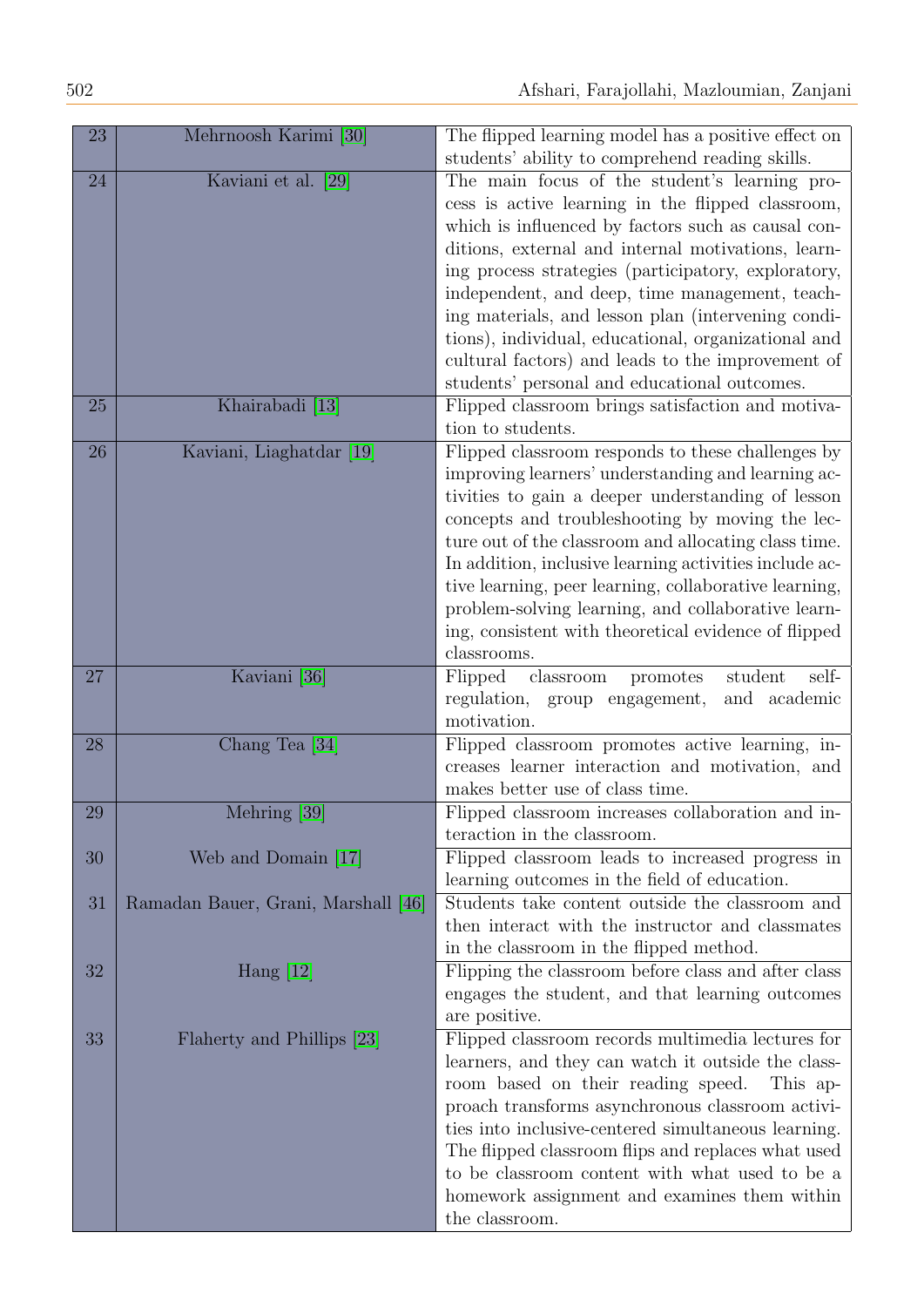| 34 | Jan Hessie et al. [26]     | Flipped learning has emerged as a unique approach<br>that shifts the role of classroom activities and<br>homework. In traditional education, learners ac-<br>quire new knowledge in the classroom through lec-<br>turing and practicing at home through homework.<br>In flipped learning, learners need to acquire knowl-<br>edge at home, such as watching a video recorded<br>by the teacher and practicing skills in the class-<br>room, where the teacher can demonstrate these<br>skills to learners quickly and correctly. This ap-<br>proach provides an active and interactive learning<br>environment in which teachers guide learners to<br>apply the concepts creatively and engage with the<br>subject. |
|----|----------------------------|---------------------------------------------------------------------------------------------------------------------------------------------------------------------------------------------------------------------------------------------------------------------------------------------------------------------------------------------------------------------------------------------------------------------------------------------------------------------------------------------------------------------------------------------------------------------------------------------------------------------------------------------------------------------------------------------------------------------|
| 35 | DeLozier and Rhodes [18]   | The flipped classroom is known for lesson plans,<br>pre-recorded lecture content, and pre-class assign-<br>ments. Hence, classroom time is devoted to work-<br>ing on problem-solving, advanced concepts, and<br>collaborative learning. The presentation of ed-<br>ucational content during the classroom is elimi-<br>nated, and teachers can focus the individual learn-<br>ing. The flipped classroom is an all-inclusive model<br>and learners should be responsible for viewing the<br>recorded lectures, and preparing themselves for<br>appropriate learning activities when entering the<br>classroom.                                                                                                     |
| 36 | McLean et al. [41]         | This approach aims is to focus on application and<br>discussion during the classroom, while the acqui-<br>sition of fundamental principles and concepts is<br>done by learners before the classroom.                                                                                                                                                                                                                                                                                                                                                                                                                                                                                                                |
| 37 | Zainaldin and Attaran [54] | In the flipped classroom, learners are more ac-<br>tive than in the traditional classroom, learning in-<br>dependently through the guidance of technology<br>tools.                                                                                                                                                                                                                                                                                                                                                                                                                                                                                                                                                 |
| 38 | Derrousa[33]               | The flipped classroom provides learners with ba-<br>sic instructional materials through videos or other<br>transmissions, where they spend time in the class-<br>room and doing activities. This approach, in con-<br>trast to the traditional classroom, was dedicated to<br>learning activities outside the classroom. On the<br>other hand, teachers can facilitate access to edu-<br>cational materials and their application for flipped<br>classrooms.                                                                                                                                                                                                                                                        |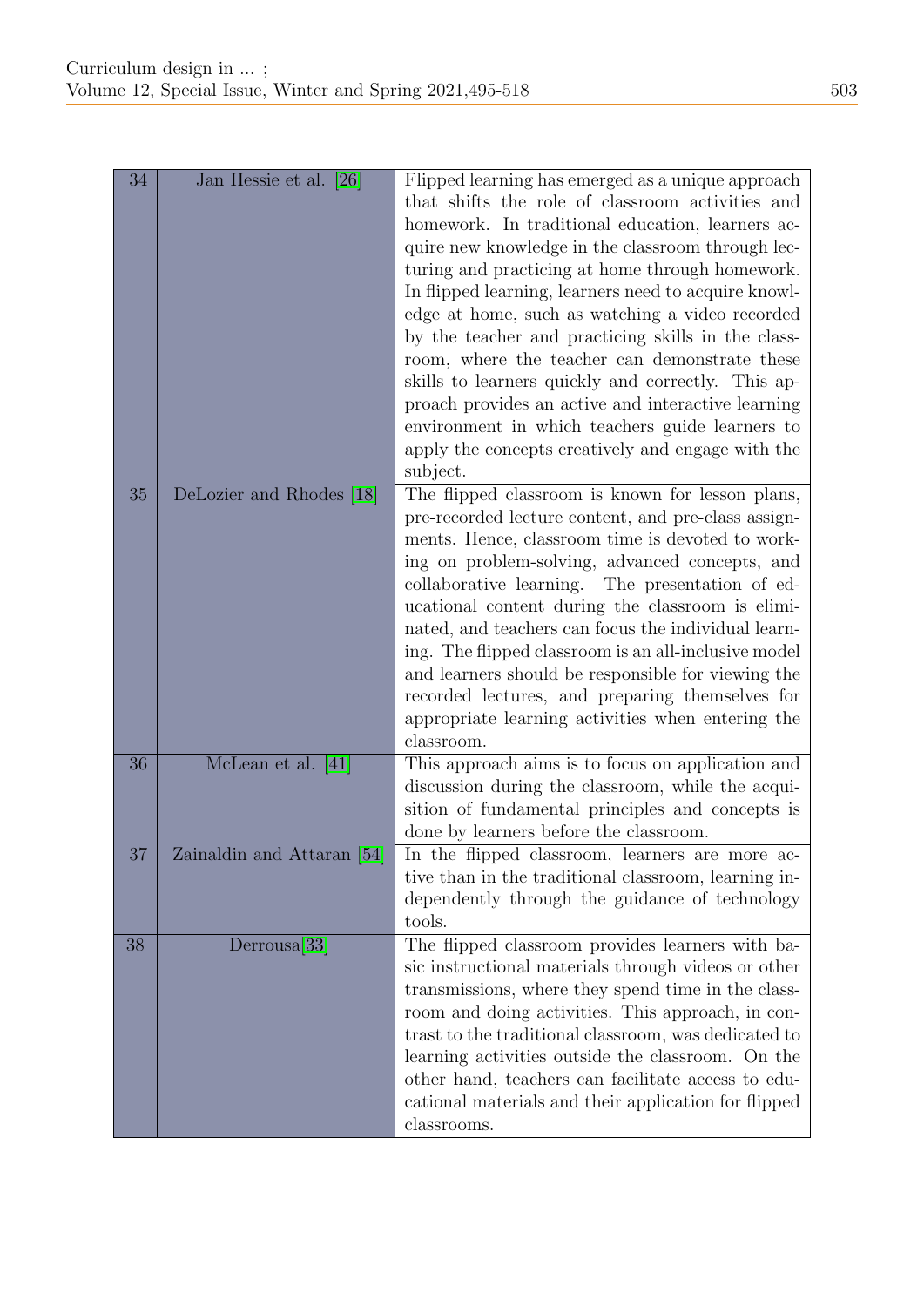| 39 | Young et al. [53]  | A flipped classroom involves changing the valu-         |
|----|--------------------|---------------------------------------------------------|
|    |                    | able processes of simultaneously transferring con-      |
|    |                    | tent from a lecture in a classroom and identifying      |
|    |                    | issues for practice and completion by learners at       |
|    |                    | home. This training is viewed asynchronously at         |
|    |                    | home, usually through video lectures, and learners      |
|    |                    | use class time on specific issues, and they can get     |
|    |                    | more help and explanation from a specialist.            |
| 40 | Matisse [37]       | The flipped classroom is an effective combination       |
|    |                    | of traditional and virtual education using time in-     |
|    |                    | side and outside the classroom.                         |
| 41 |                    |                                                         |
|    | Maft and Mill [43] | One of the benefits of a flipped classroom is the       |
|    |                    | opportunity for individual training. If lessons are     |
|    |                    | provided to learners online, they can access that       |
|    |                    | information anytime, anywhere. Using recorded           |
|    |                    | lectures, learners can proceed based on the speed       |
|    |                    | of their study based on the pause and repetition        |
|    |                    | of observation.                                         |
| 42 | Clark $[14]$       | The flipped classroom model is a relatively new         |
|    |                    | educational strategy that seeks to improve learn-       |
|    |                    | ers' performance and engagement by transferring         |
|    |                    | lectures outside the classroom through technology       |
|    |                    | and transferring homework and exercises with con-       |
|    |                    | cepts into the classroom through learning activi-       |
|    |                    | ties. The instruction used in the flipped classroom     |
|    |                    | is now available at home from videos and interac-       |
|    |                    | tive lessons created by the teacher. Things that        |
|    |                    | were used outside the classroom are now done in         |
|    |                    | the presence of the teacher in the classroom.           |
| 43 | McNally [42]       | Factors that form the main elements of a flipped        |
|    |                    | classroom include providing opportunities for           |
|    |                    | learners to encounter pre-class content, watching       |
|    |                    | recorded lectures, pre-tests, and in-classroom ac-      |
|    |                    | tivities that focus on high-level cognitive activities, |
|    |                    | including active learning, pre-read, and problem-       |
|    |                    | solving.                                                |
| 44 | Prashar $[45]$     | The flipped classroom approach is the first step in     |
|    |                    | trying to avoid re-teaching the absentees. In this      |
|    |                    | approach, teaching peers is a different paradigm        |
|    |                    | for achieving Bloom's revised classification. They      |
|    |                    | emphasize that flipped learning should develop          |
|    |                    | skills that lead to high levels of Bloom's revised      |
|    |                    | classification. These actions promote the partici-      |
|    |                    | pation and application of knowledge in the class-       |
|    |                    | room and conceptualizing perception outside the         |
|    |                    | classroom.                                              |
|    |                    |                                                         |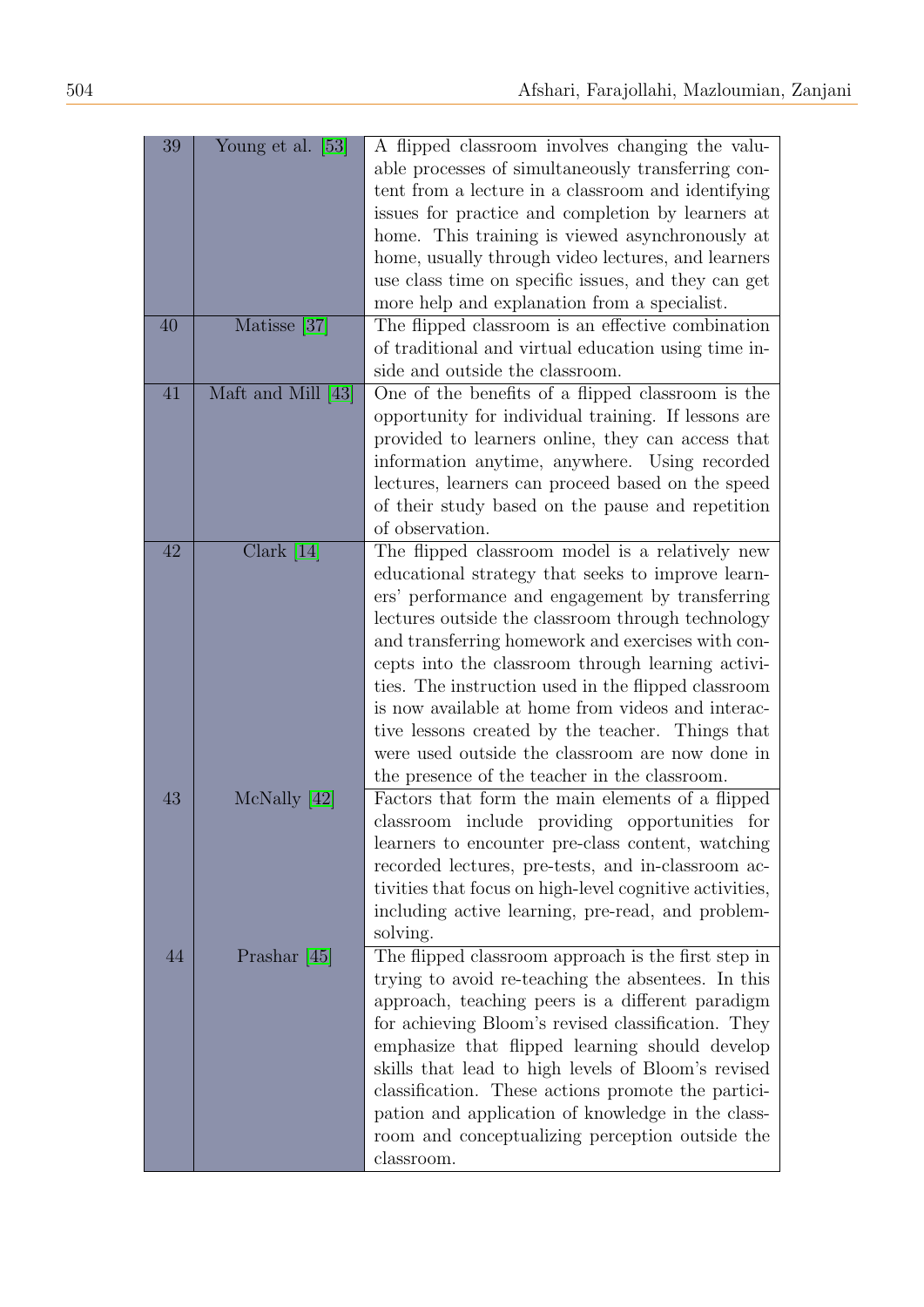| 45 | Rotellar [47]     | The rationale behind the flipped classroom ap-        |
|----|-------------------|-------------------------------------------------------|
|    |                   | proach is that it increases learners' engagement      |
|    |                   | with the content, improves teacher-learner inter-     |
|    |                   | action, and enhances learning. In this approach,      |
|    |                   | providing content in the classroom is excluded, and   |
|    |                   | teachers can provide classroom activities by teach-   |
|    |                   | ing learners how to access problems and apply in-     |
|    |                   | formation in real life.                               |
| 46 | James et al. [39] | Flipped classroom teaching methods are a ped-         |
|    |                   | agogy of blended learning by transferring teach-      |
|    |                   | ing out of the classroom to apply the learning        |
|    |                   | outcomes in the teaching space. This approach         |
|    |                   | seeks more inclusive activity through experiences     |
|    |                   | by transferring lectures outside the classroom and    |
|    |                   | using the time for learning activities and work-      |
|    |                   | ing with concepts. The flipped classroom teach-       |
|    |                   | ing methodology allows instructors to teach con-      |
|    |                   | tent and processes and use an inclusive learning      |
|    |                   | environment that The philosophy behind flipped        |
|    |                   | classroom teaching methodology allows instructors     |
|    |                   | to teach content and processes and use an inclu-      |
|    |                   | sive learning environment. In this approach, learn-   |
|    |                   | ers are confronted with pre-class titles by listening |
|    |                   | to pre-recorded tutorials or lectures and compiling   |
|    |                   | pre-submitted texts to prepare learners to partic-    |
|    |                   | ipate during class time for high-level interactions   |
|    |                   | and activities, including problem-solving, analysis,  |
|    |                   | discussion, and debate.                               |
| 47 | Kong $[25]$       | Flipped classroom involves replacing traditional      |
|    |                   | in-class lectures with instructional videos, and      |
|    |                   | learners are expected to watch these videos be-       |
|    |                   | fore class. Learners often need to prepare before     |
|    |                   | coming to the classroom to deal with practical        |
|    |                   | problem-solving issues related to the film. In the    |
|    |                   | flipped classroom model, learners do homework,        |
|    |                   | projects, and homework based on watching a lec-       |
|    |                   | ture video.                                           |
| 48 | Amresh et al. [6] | The flipped classroom model emerged as an in-         |
|    |                   | novative measure to improve inclusive learning.       |
|    |                   | The approaches in this structure are related to       |
|    |                   | activities outside and inside the classroom. Pre-     |
|    |                   | classroom activities may include reading textbooks    |
|    |                   | or lecturing by watching instructional videos.        |
|    |                   | Classroom learning activities include case studies,   |
|    |                   | team-based learning activities to enhance the ap-     |
|    |                   | plication and composition of teaching. In addition,   |
|    |                   | active learning gives teachers the ability to iden-   |
|    |                   | tify how learners understand teaching materials.      |
|    |                   | Therefore, pre-classroom activities in this method    |
|    |                   | prepare learners for in-classroom activities to en-   |
|    |                   | gage them in active learning exercises.               |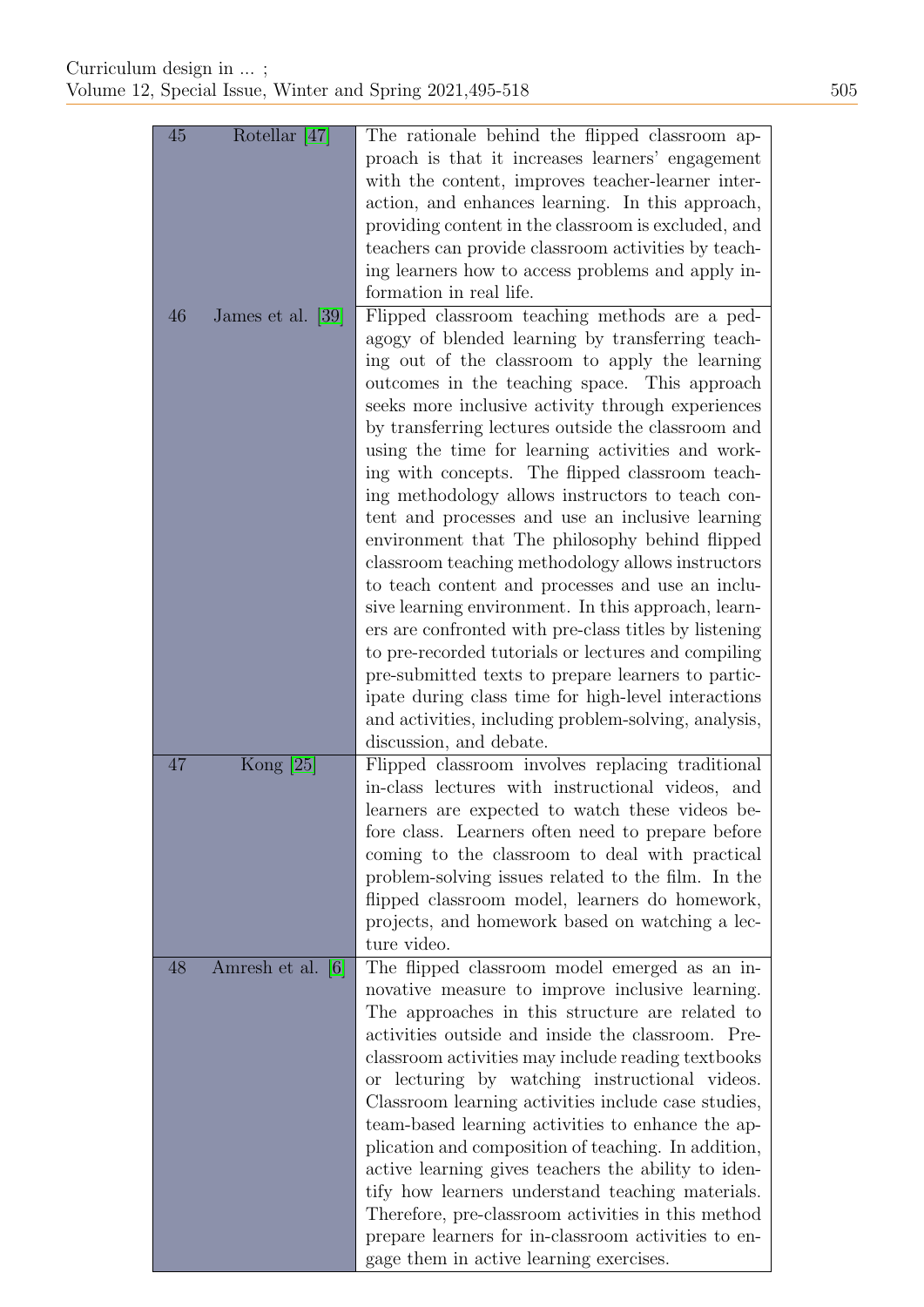| 49 | Chen $[13]$              | In the flipped classroom, traditional lectures can     |
|----|--------------------------|--------------------------------------------------------|
|    |                          | take many forms. One direct strategy for teach-        |
|    |                          | ers is to consider a lecture video or screen, or       |
|    |                          | audio file to teach key concepts, especially top-      |
|    |                          | ics that are part of learners' homework. In an         |
|    |                          | actual lecture, the instructor, as a facilitator, en-  |
|    |                          | gages the learners in a range of problem-solving       |
|    |                          | activities that they need to do homework to ap-        |
|    |                          | ply the knowledge. These problem-solving ac-           |
|    |                          | tivities are generally performed in small groups,      |
|    |                          | the ideal result of creating small communities of      |
|    |                          | peer learning. The flipped classroom has these         |
|    |                          | characteristics: A change in the use of class-         |
|    |                          | room time/A change in the use of time outside          |
|    |                          | the classroom/Performing traditional activities as     |
|    |                          | homework in the classroom/Performing traditional       |
|    |                          | classroom activities outside the classroom /em-        |
|    |                          | phasis on classroom activities on active learn-        |
|    |                          | ing, peer learning, problem-solving/pre-classroom      |
|    |                          | activities/post-classroom activities/use of technol-   |
|    |                          | ogy, especially video (film)                           |
| 50 | Abyssara and Dawson [45] | In the flipped classroom, teachers use technology      |
|    |                          | to perform blended learning to deliver lectures        |
|    |                          | outside the classroom and use the Internet dur-        |
|    |                          | ing classroom activities for collaborative activities. |
|    |                          | The flipped classroom model combines the bene-         |
|    |                          | fits of direct learning and active learning to engage  |
|    |                          | learners in the learning process.                      |
| 51 | Clark $[14]$             | The flipped classroom is a teaching method that        |
|    |                          | transfers the lecture's content through electronic     |
|    |                          | means to learners outside the classroom, and the       |
|    |                          | classroom time is dedicated to practical activities.   |
|    |                          | Some characteristics of the flipped model include      |
|    |                          | focusing on the effective use of classroom time,       |
|    |                          | adapting to learners' differences, engaging with       |
|    |                          | problem-based learning, and increasing inclusive       |
|    |                          | learning. On the other hand, this approach allows      |
|    |                          | learners to take responsibility for their own learn-   |
|    |                          | ing to transfer these skills to lessons.               |
| 52 | Kim et al. $[25]$        | Flipped classroom models try to use classroom          |
|    |                          | time for active learning and access advanced           |
|    |                          | technologies to support a blended learning ap-         |
|    |                          | proach. In this approach, learners can access on-      |
|    |                          | line lectures before class and prepare to participate  |
|    |                          | in more interactions through high-level activities     |
|    |                          | such as problem-solving, discussion, and debate.       |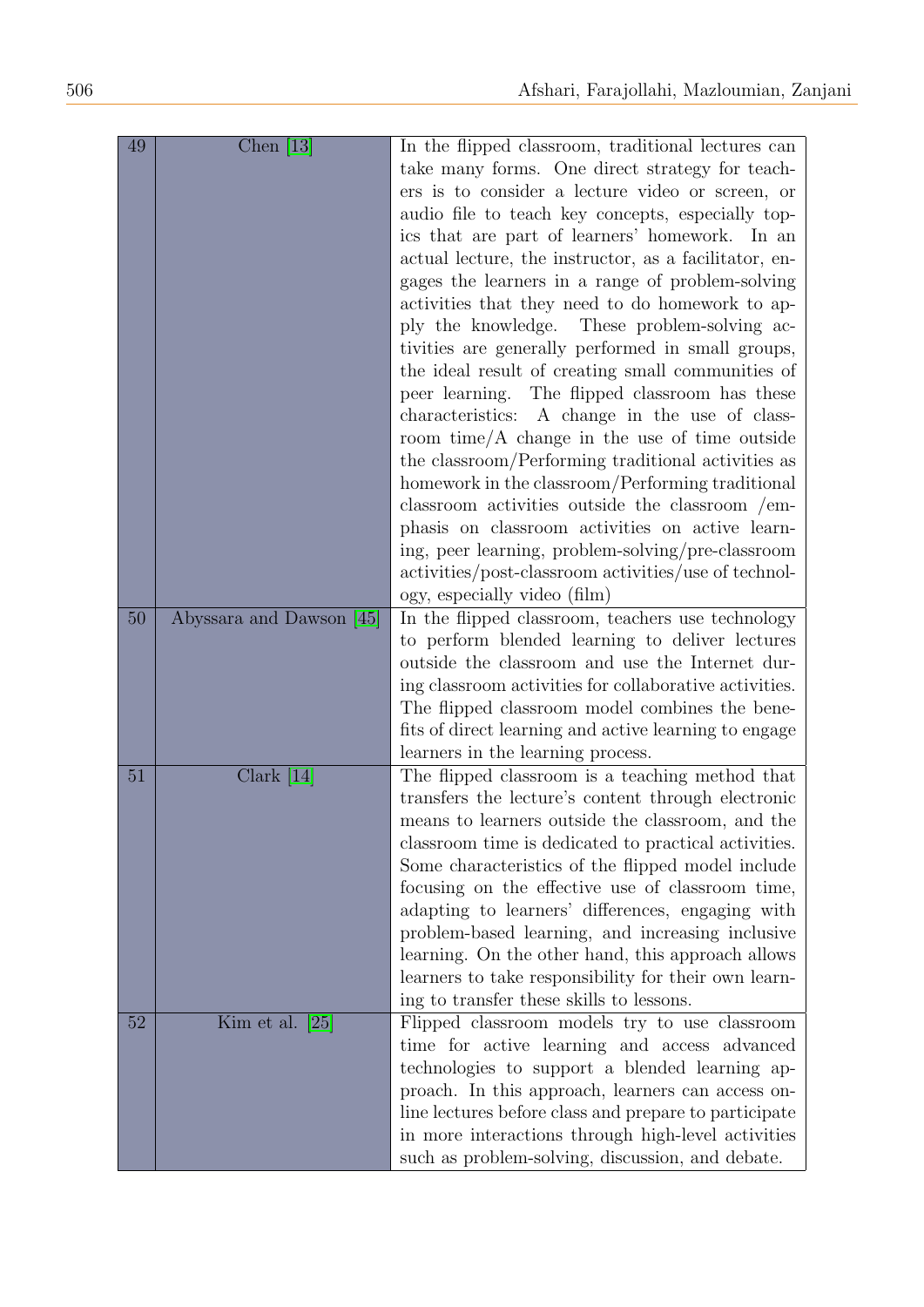| 53 | Golzari and Attaran [54] | This teaching method works with the same com-<br>ponents of the traditional classroom, but the ar-<br>rangement and the result that results from it can<br>be different, and the teaching of the lesson content<br>takes place outside the classroom. Doing home-<br>work, repetition, practice, questions, answers, and<br>discussion on educational topics are part of the<br>classroom activity that replaces teaching in the<br>classroom. This change of layout leads to class<br>dynamics, increased motivation, and deeper learn-<br>ing.                                                                                               |
|----|--------------------------|------------------------------------------------------------------------------------------------------------------------------------------------------------------------------------------------------------------------------------------------------------------------------------------------------------------------------------------------------------------------------------------------------------------------------------------------------------------------------------------------------------------------------------------------------------------------------------------------------------------------------------------------|
| 54 | Davis et al. $[2]$       | Several important factors are necessary for the<br>effectiveness of the flipped classroom, including<br>transferring learners from passive listeners to ac-<br>tive learners, technologies that often facilitate the<br>effort, class time and traditional homework time<br>are combined, and homework is used in the first<br>step during class to help individual learning, con-<br>tent is presented in a context related to real-world<br>situations, classroom time is used to help learn-<br>ers, especially those with conceptual challenges, or<br>to help learners engage in a high level of flipped<br>learning and problem-solving. |
| 55 | Russi [3]                | If learners do not want to spend their time reading<br>the lecture video, they will miss class activities and<br>quickly become discouraged and frustrated. Some<br>learners may find it frustrating to watch movies<br>outside the classroom, which has never been tradi-<br>tionally needed. Therefore, ways should encourage<br>learners to stay that way with lecture videos de-<br>signed for them.                                                                                                                                                                                                                                       |
| 56 | Bepler et al. [18]       | Flipped classroom refers to a learning design<br>that flips inclusive assignments.<br>Lectures are<br>viewed online before the classroom, and its time<br>is devoted to learning activities, in which learn-<br>ers engage with high-level concepts in teacher-<br>organized groups, answer questions, give feedback,<br>and quickly review key ideas. Classroom time is<br>devoted to active learning, where learners solve<br>problems, answer questions, listen to explanations<br>of key concepts, and watch short films.                                                                                                                  |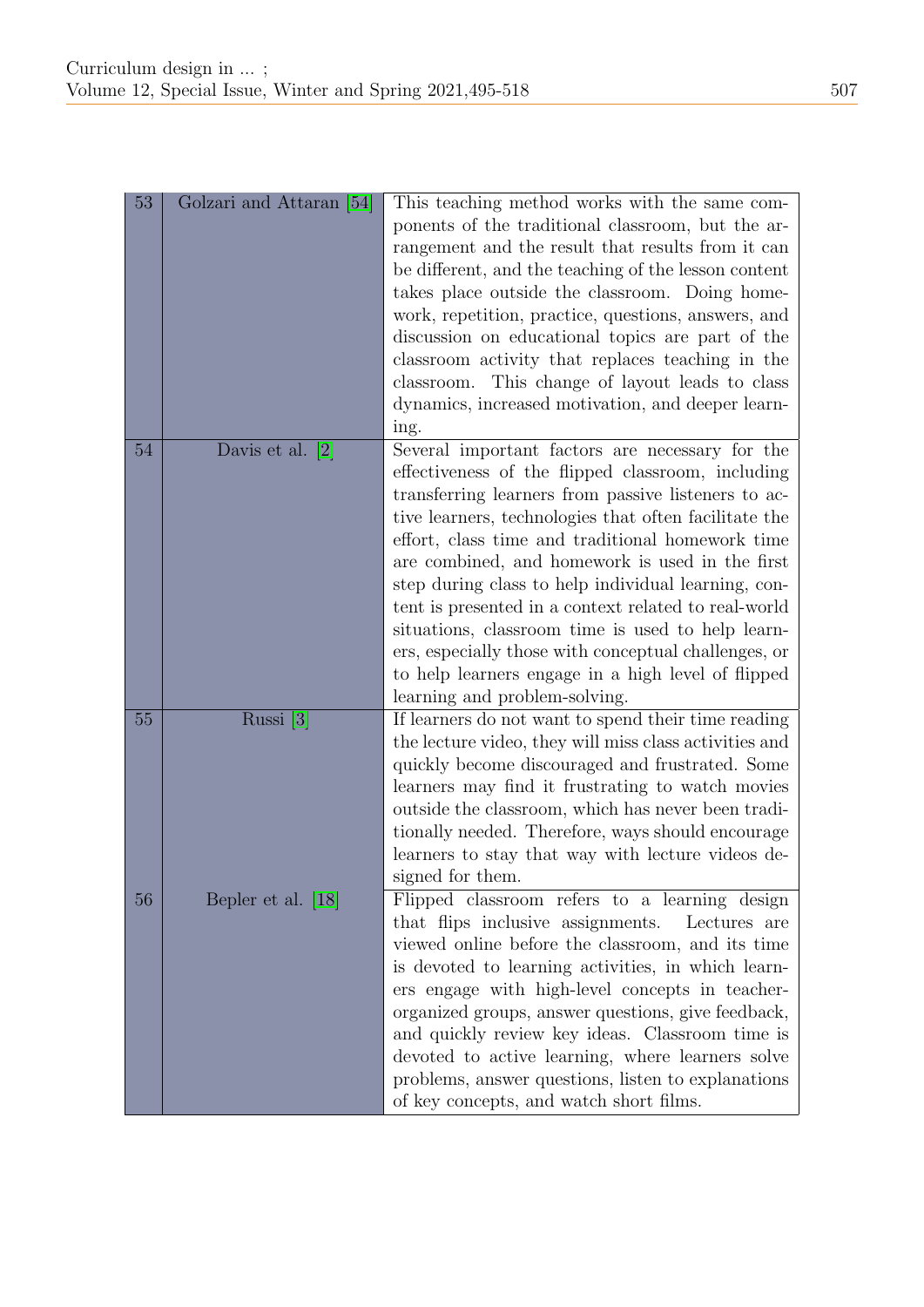| 57 | Lai and Huang [34]   | Flipped classroom represents a learning approach<br>transfers basic knowledge in and out of the class-<br>room changes to apply knowledge or do homework.<br>Teachers can engage learners in learning activities<br>to apply more knowledge. Learners can also learn<br>by practicing, doing projects, and solving problems<br>in the classroom. Learners in the flipped class-<br>room can control their own learning speed and<br>be responsible for the learning process. On the<br>other hand, teachers can consider meaningful ac-<br>tivities to stimulate learners' involvement in high-<br>level thinking.                                                                                                                                                                                                                                                                                                                                                                                                                                                                     |
|----|----------------------|----------------------------------------------------------------------------------------------------------------------------------------------------------------------------------------------------------------------------------------------------------------------------------------------------------------------------------------------------------------------------------------------------------------------------------------------------------------------------------------------------------------------------------------------------------------------------------------------------------------------------------------------------------------------------------------------------------------------------------------------------------------------------------------------------------------------------------------------------------------------------------------------------------------------------------------------------------------------------------------------------------------------------------------------------------------------------------------|
| 58 | Hutchins et al. [28] | At the most basic level, the flipped classroom at-<br>tempts to allocate educational materials for pre-<br>classroom learning, which traditionally covers a<br>lecture, while face-to-face time is used for further<br>and active learning. The flipped classroom is the<br>result of assigning learning contents while using<br>classroom time for active learning strategies. Some<br>of these strategies are feedback, group projects, or<br>discussions. The core of the flipped classroom is<br>devoting pre-classroom content, formative assess-<br>ment, working on learning needs, competency de-<br>velopment, and the role of the teacher as a guide.<br>The flipped classroom implementation steps in-<br>clude using a flipped learning design to plan learn-<br>ing activities, creating opportunities for pre-study<br>such as short films or training contents, devel-<br>oping diagnostic and complimentary assessments<br>to determine learning needs, using active learn-<br>ing strategies, and technology to address learning<br>needs and competency development. |
| 59 | Najikar et al [39]   | flipped classrooms include<br>individual<br>pre-<br>for learning content, completing<br>classroom<br>textbooks, watching pre-recorded lectures<br><sub>or</sub><br>presentations through PowerPoint slides<br>and<br>videos, completing pre-classroom<br>interactive<br>module tests and homework before the classroom,<br>and interactive group activities in the classroom<br>focuses on empowering learners to respond to<br>course content by increasing and developing ideas<br>in a variety of ways. A flipped classroom model<br>is a participatory combination of active learning,<br>team learning, and important strategies for equip-<br>ping learners with the skills and competencies<br>necessary for practice.                                                                                                                                                                                                                                                                                                                                                          |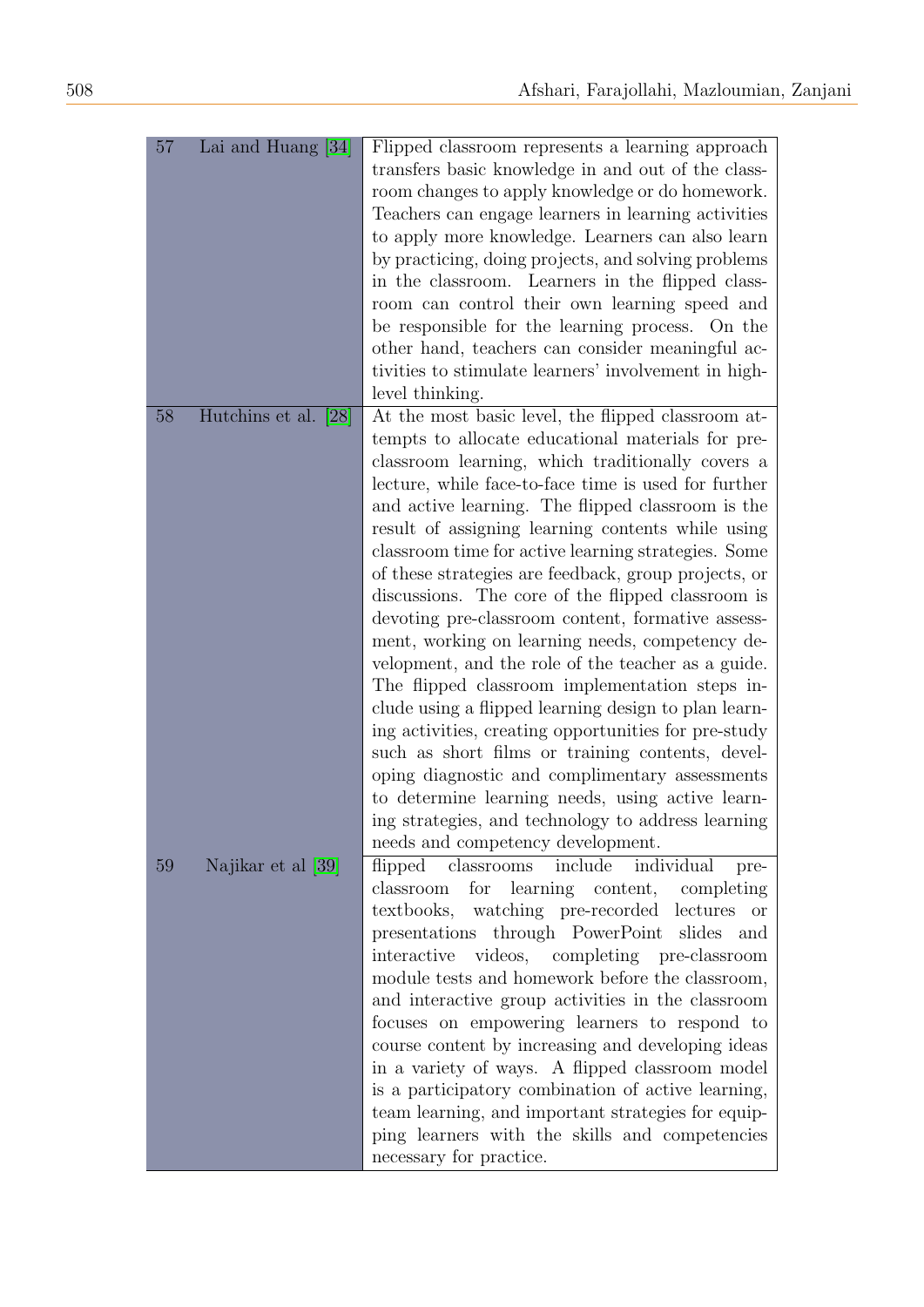| 60 | Arto Garza [3] | The flipped classroom is a teaching method that      |
|----|----------------|------------------------------------------------------|
|    |                | transfers the lecture's content through electronic   |
|    |                | means for learners out of the classroom whose time   |
|    |                | is dedicated to practical activities. Some of the    |
|    |                | flipped model characteristics include focusing on    |
|    |                | the effective use of classroom time, adapting to     |
|    |                | learners' differences, engaging with problem-based   |
|    |                | learning, and increasing inclusive learning. On      |
|    |                | the other hand, this approach allows learners to     |
|    |                | take responsibility for their own learning to trans- |
|    |                | fer these skills to textbooks.                       |

According to the findings of studies related to the research purpose (Table 1), first, all components are extracted through the open coding process. Then, all components are categorized based on common concepts based on the selective coding process. According to the coding process obtained from the first stage, in this section, first, the features of the flipped class curriculum are discussed based on Klein curriculum elements according to the code of each paper (Table 2). The findings are then plotted in a general and comprehensive model.

According to the results of synthesis research and open and axial coding, the flipped curriculum design in an elementary mathematics is as follows:



Figure 1: Flipped curriculum design in an elementary math lesson

$$
kappa = Pi = \frac{(PA_o - PAE)}{(1 - PAE)}\tag{1}
$$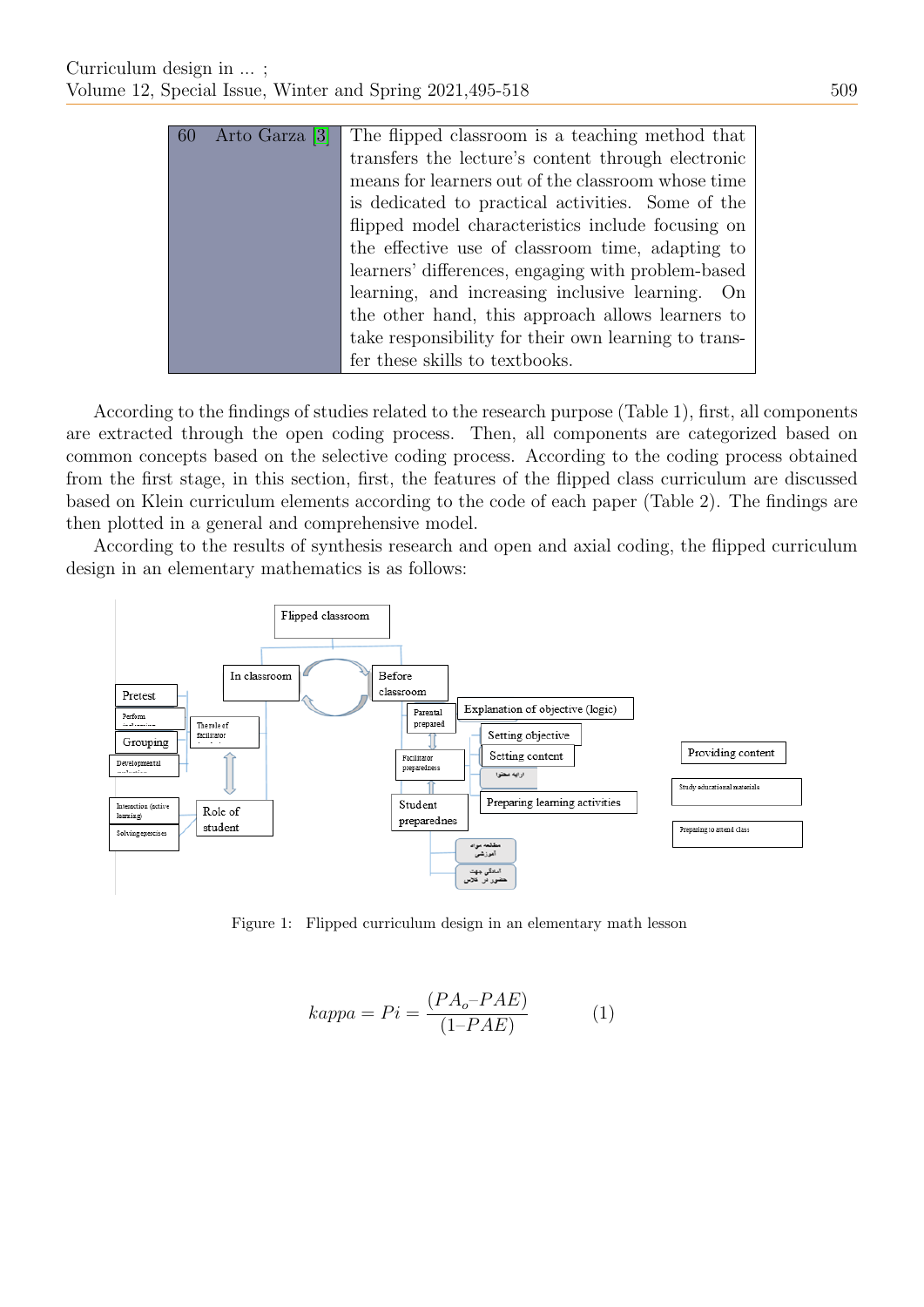| No                                    | Element                 | Answer based on paper code                                   |
|---------------------------------------|-------------------------|--------------------------------------------------------------|
| $\mathbf{1}$                          | objective               | Learning control, a study based on learners' speed           |
|                                       |                         | $(1, 7, 19, 21, 43)$ Increasing learners' responsibil-       |
|                                       |                         | ity for their own learning $(1,19,31, 21,36)$ Study          |
|                                       |                         | time management, combining e-learning and face-              |
|                                       |                         | to-face learning, $(8, 12, 34)$ Eliminating classroom        |
|                                       |                         | lectures (all papers) Individual and independent             |
|                                       |                         |                                                              |
|                                       |                         | education and learning $(21, 33, 17, 27, 31, 49,$            |
|                                       |                         | 59, 62, 63, 20, 25, 28, 26, 29, 40, 46). Outside             |
|                                       |                         | the classroom consistent with Bloom's low levels             |
|                                       |                         | of cognitive classification (understanding and re-           |
|                                       |                         | calling educational objectives); At classroom time,          |
|                                       |                         | high levels of Bloom's cognitive classification (com-        |
|                                       |                         | position, evaluation, 8 and 17) Using of technology          |
|                                       |                         | in the learning and teaching process $(29, 37)$              |
| $\overline{2}$<br>3<br>$\overline{4}$ | Content                 | Theoretical lesson materials (1) Fundamental con-            |
|                                       |                         | cepts $(3)$ The main concepts of different texts $(11, 1)$   |
|                                       |                         | 17) Key concepts of educational materials (16)               |
|                                       | Learning activities     | Learning before the classroom (watching educa-               |
|                                       |                         | tional videos 1, 2, 9, 10, 14, 28, 30, 33, 34, 44,           |
|                                       |                         | 45) Evaluation and pre-test (30) Learning during             |
|                                       |                         | the classroom; Problem-solving $(9, 16, 20, 21, 25,$         |
|                                       |                         |                                                              |
|                                       |                         | $27, 28, 2, 29, 34, 45, 46, 7 \text{ and } 56$               |
|                                       | Materials and resources | Materials for reading texts $(5, 7, 8, 17, 26, 23, 60)$      |
|                                       |                         | Teacher's recorded lecture video $(3, 5, 9, 11, 13,$         |
|                                       |                         | $(26, 27)$ Tutorial content $(17)$ Internet $(35)$ Online    |
|                                       |                         | Movies $(1,59)$ Educational videos $(6, 12 \text{ and } 17)$ |
|                                       |                         | Interactive videos $(10, 11, 27)$                            |
| $\overline{5}$                        | Grouping                | Interaction between teacher and learner (11) Feed-           |
|                                       |                         | back Exchange $(19)$                                         |
| 6                                     | Location                | In a class or out of class and any desired place to          |
|                                       |                         | view Educational materials (all papers)                      |
| $\overline{7}$                        | Time                    | Out-of-classroom time to watch lectures and in-              |
|                                       |                         | structional videos is devoted to watching lectures           |
|                                       |                         | and instructional videos, and in-class time is de-           |
|                                       |                         | voted to learning activities. Learners watch videos          |
|                                       |                         | and educational materials according to their pre-            |
|                                       |                         | ferred time before attending class, and class at-            |
|                                       |                         | tendance time is required (all papers) Classroom             |
|                                       |                         | time for homework $(5,8,12,13,14,15)$ Using Class-           |
|                                       |                         | room Time for Difficult Tasks "Application, Anal-            |
|                                       |                         | ysis, Composition and Evaluation" (All Papers)               |
| $\overline{5}$                        | Evaluation              | Before class: pre-test $(6)$ and development of diag-        |
|                                       |                         | nostic evaluation $(15)$ During the classroom: De-           |
|                                       |                         | velopmental evaluation (15) Evaluation methods               |
|                                       |                         | such as projects and interactive exams etc. $(20)$           |
|                                       |                         | Practical evaluation (19) Group-based evaluation             |
|                                       |                         | $(18)$ Peer evaluation $(19)$                                |
|                                       |                         |                                                              |

Table 2: Components of the macro curriculum and answers to related questions in the flipped class curriculum model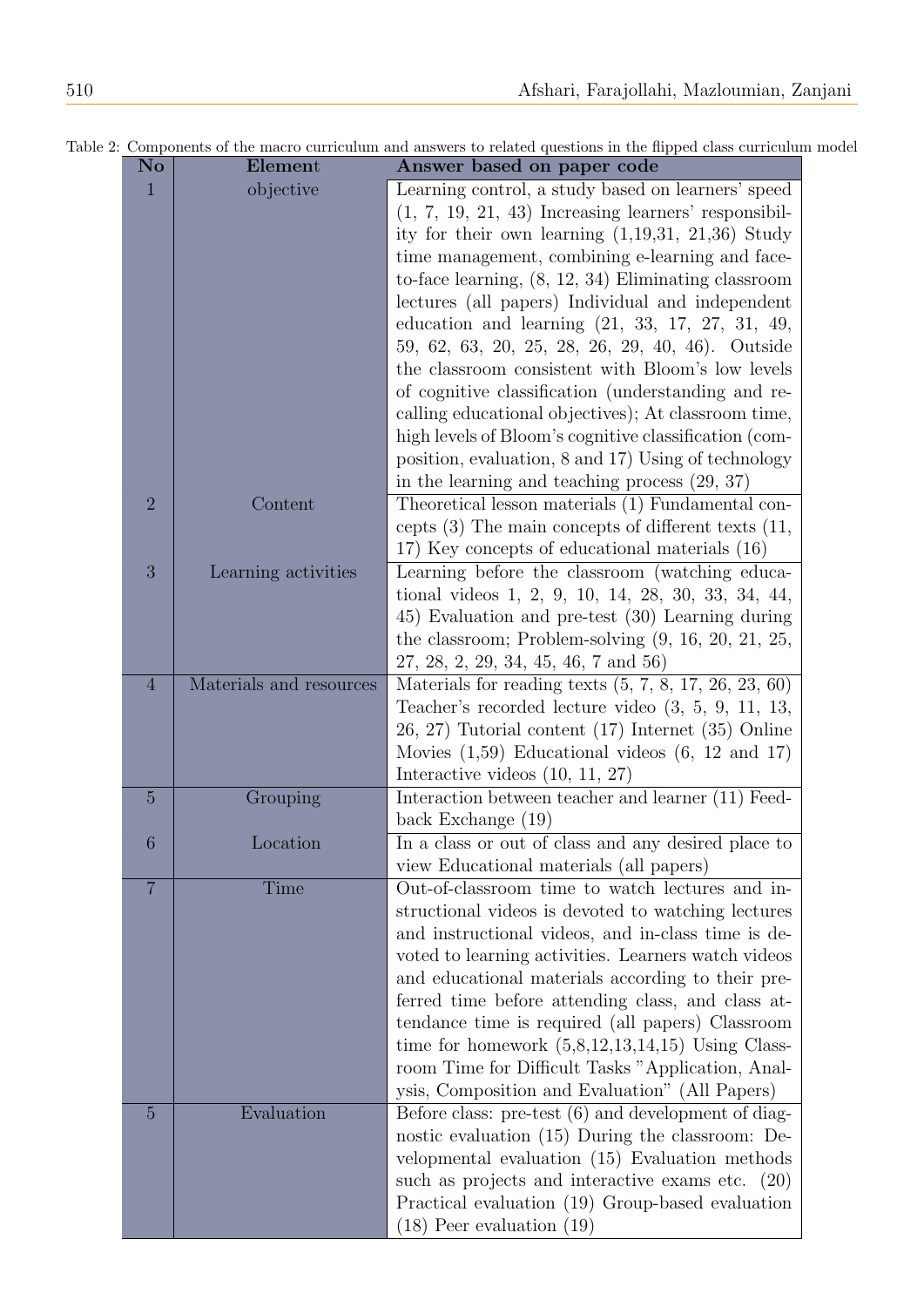## 4. Conclusion

The flipped classroom design for elementary math lessons was developed based on the nine models of Klein curriculum to determine the flipped classroom of elementary math course according to the theoretical foundations in the second chapter through the synthesis research and documentation method.

## A. Objectives

Strengthening problem-solving thinking: The flipped method significantly emphasizes problem-solving learning and constructivism, which requires thinking and achieving meaning by the student. Classroom time is used to help learners, especially those with conceptual challenges, or learners engage in a high level of flipped education and problem-solving .

Most math teachers expect students to work on math problems at home, but these problems are so cognitively complex that most students cannot cope and have difficulty completing math homework. Flipping the classroom allows working on problems in the teacher's presence and achieving correct learning and mastery.

Strengthening students 'communication skills: Paying attention to socio-cultural categories in flipped method strengthens students' ability to communicate with each other and establishes a more effective relationship between them and their teacher, and their parents. Several cases in the philosophical and scientific foundations of the curriculum clearly addressed the selection and evaluation as one of the human competencies and values. According to the principles of arithmetic, "human's free movement and his choice are always achieved in the light of valuation," and the principles of anthropology state that "human is always in a position and can understand and change the existing situation to the desired situation by making the best choice." Elsewhere in anthropological principles, it is stated that "man can define his identity based on his choice." Therefore, paying attention to flipped education as one of the objectives of the math curriculum is in line with the philosophical and scientific foundations of the national curriculum.

Strengthening self-confidence, motivation, and a positive view of the subject matter: Strengthening self-confidence can weaken and reduce anxiety, which is one of the most destructive emotional variables in mathematics, especially for girls. Emotional variables such as self-confidence and motivation are emphasized in objectives and activity design in communication approaches from the 1990s onwards. This result was consistent. The flipped classroom brings satisfaction and motivation to students and leads to self-regulation, group interaction, and students' academic motivation [\[36\]](#page-22-15).

Creating a sense of interaction and strengthening independence: Creating a sense of interaction and independence is another objective that is considered in this program. Therefore, the flipped classroom design for math lessons should stimulate a sense of interaction, cooperation, and participation in students while strengthening decision-making independence. In the flipped classroom, active learning is enhanced, student interaction and motivation are increased, and class time is better used. Communication learning also emphasizes individual learning and education as the main key while considering the interaction between students, students with the teacher, students with parents, students with the natural environment. Therefore, students' dependence on teachers gradually decreases, and their independence of thinking and decision-making increases .

Strengthening learning management and accountability: The flipped method emphasizes guiding students in the proper use of metacognitive, learning, communication, social, and emotional strategies and self-assessment to ensure that the correct use of these strategies occurs automatically in students. Proper use of these strategies leads to self-management in learning. Strengthening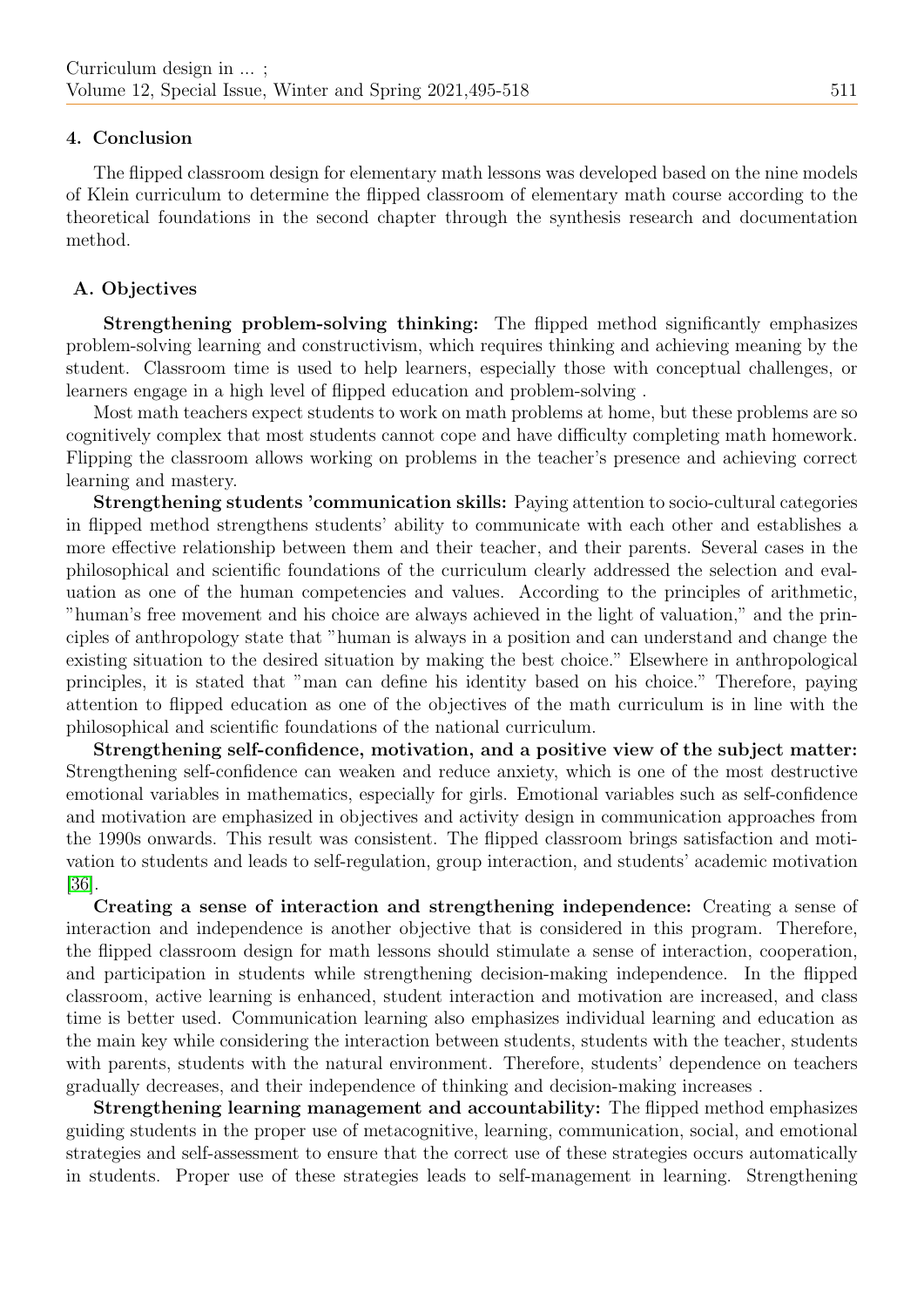learning management and accountability is one of the objectives considered in this model and is in line with other criteria [\[34\]](#page-22-2). In the flipped method, it is assumed that learners control progress and responsibility in the learning process based on their individual needs at their own pace.

# B. Content

Flipped education characteristics indicated:

- Content should be designed in a meaningful context based on students' interests and needs (principle of attention to student interests and needs, principle attention to coherence, principle of active interaction and communication).
- Content should be designed based on the interests and needs of students' day and the introduction of different learning methods and lead students to flipped education. (The principle of paying attention to the student's interests and needs, the principle of lifelong learning).
- Analysis of teachers' opinions indicates a lack of coordination between the content of textbooks and other elements, especially time and its negative effect on the teachers' work as a shortcoming in the current curriculum. Content should be designed according to the allocated time and vice versa to address this shortcoming (principle of coordination).

# C. Learning activities

Attention to the learning process, students' interests and needs, and attention to emotional variables such as anxiety and self-confidence in designing activities are observed in common approaches since the 1990s.

According to flipped education characteristics:

- Students' individual interests and differences should be considered in designing learning activities. (Principle of attention to the needs and interests of students, Principle of attention to individual differences, Principle of specialist teacher, Principle of student-centered student)
- Learning activities should be designed in a meaningful way and in accordance with the textbook (the principle of meaning-centeredness and flexibility).
- Learning activities should be designed from simple to complex and gradually reduce the teacher's guidance and control over their performance (student-centered student principle).
- Learning activities should reduce anxiety and increase students' self-confidence (principle of expert teacher).
- Learning activities should be designed based on the principles of constructivism and modern teaching methods (the principle of lifelong learning).
- The problem that most math teachers face is the lack of time to take full advantage of the power of handicrafts. Sine flipped classroom raises the issue of serious reconsideration of class time, teachers can make more use of hand structures.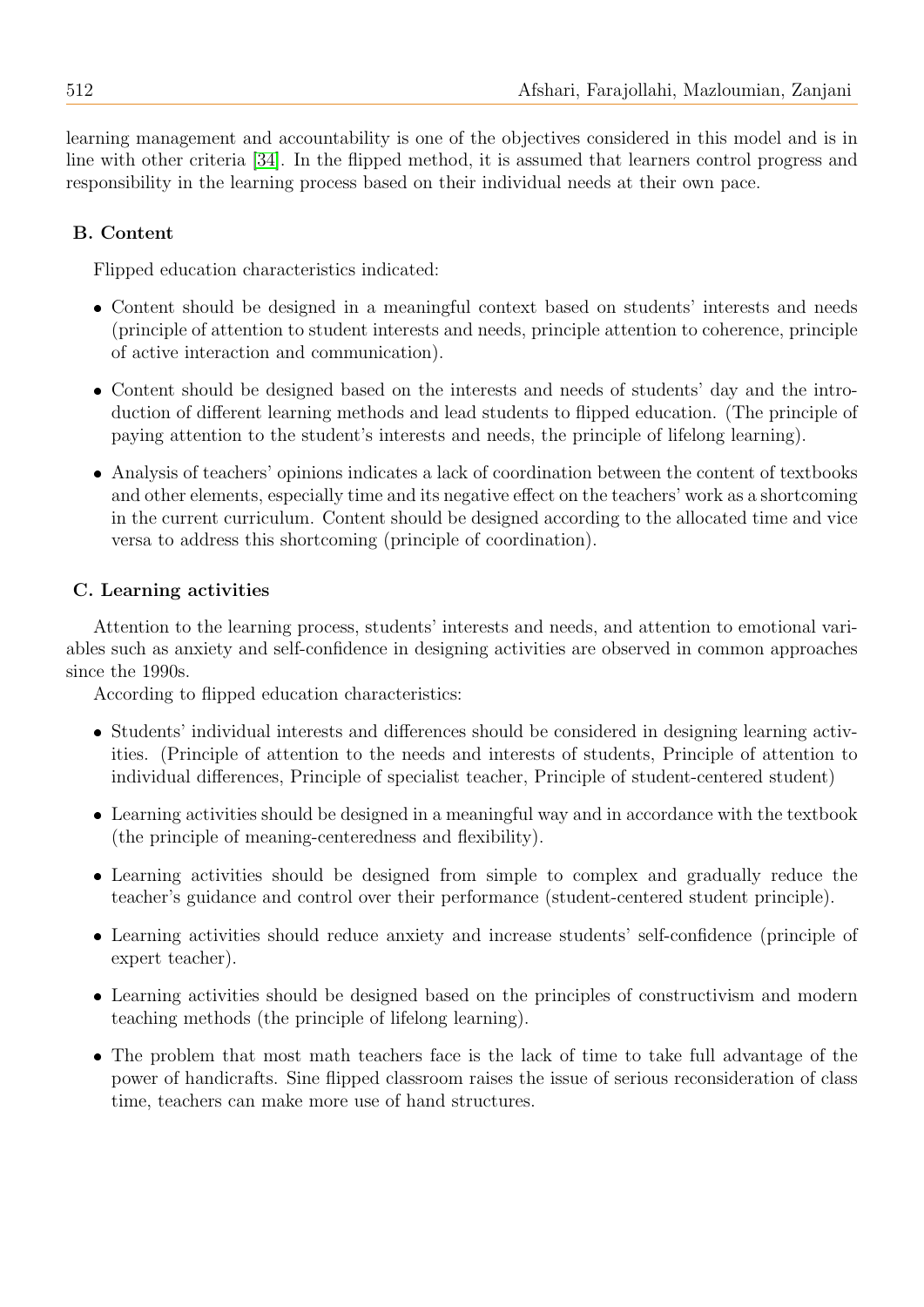# D. Teaching strategies

The active and pivotal role of the teacher is diminished traditionally in the teaching and learning process from the 1970s. In fact, the teacher role was introduced as a supporter, facilitator, an active member of the learners' group in collaborative learning, understanding the learners' world, paying attention to learners as a discoverer and analyst, helping students to manage their learning, helping students to interpret the input, creating an intimate atmosphere without anxiety [\[23\]](#page-22-18). Therefore, it is suggested:

- Teaching strategies should be designed to facilitate learning, not just knowledge transfer (principle of learning facilitation)
- Teaching strategies should be designed to stimulate metacognitively to learn management skills in students (lifelong learning).
- Designing teaching strategies should pay attention to emotional variables such as anxiety and self-confidence (expert teacher principle).

Study of teachers' opinion: This study showed that teachers are introduced to new teaching methods during their service, and more attention is paid to teaching methods in teaching education. They cannot adopt the learned methods in the real classroom environment and often have to adapt traditional methods in their teaching.

Teachers cite educational conditions and a lack of coordination between textbook content and other elements as influential factors in teaching methods. Accordingly, it is recommended:

- Teaching strategies should be designed in real classrooms in accordance with teaching methods in the field of methods (principle of coordination).
- Necessary coordination should be anticipated between content, activities, time, and teaching methods based on the principles of flipped approach and constructivist learning (principle of coordination).

# E. Evaluation methods

Alternative methods focus more on the learning process, student-centered strategies, guiding learning activities, as well as emotional variables such as reducing anxiety and boosting self-confidence in learning and helping students manage learning and adopting group activities since the 1970s [\[23\]](#page-22-18). These methods affect the way of evaluation and also puts more emphasis on formative evaluation that evaluates the learning process. Based on this study, it is recommended:

- Evaluation methods should be designed with an emphasis on the learning process (principle of coordination).
- Attention should be paid to individual differences and students' interests in adopting assessment methods (principle of attention to students' interests and needs; the principle of attention to individual differences).
- Evaluation methods should reduce anxiety and increase learners' confidence (expert teacher principle).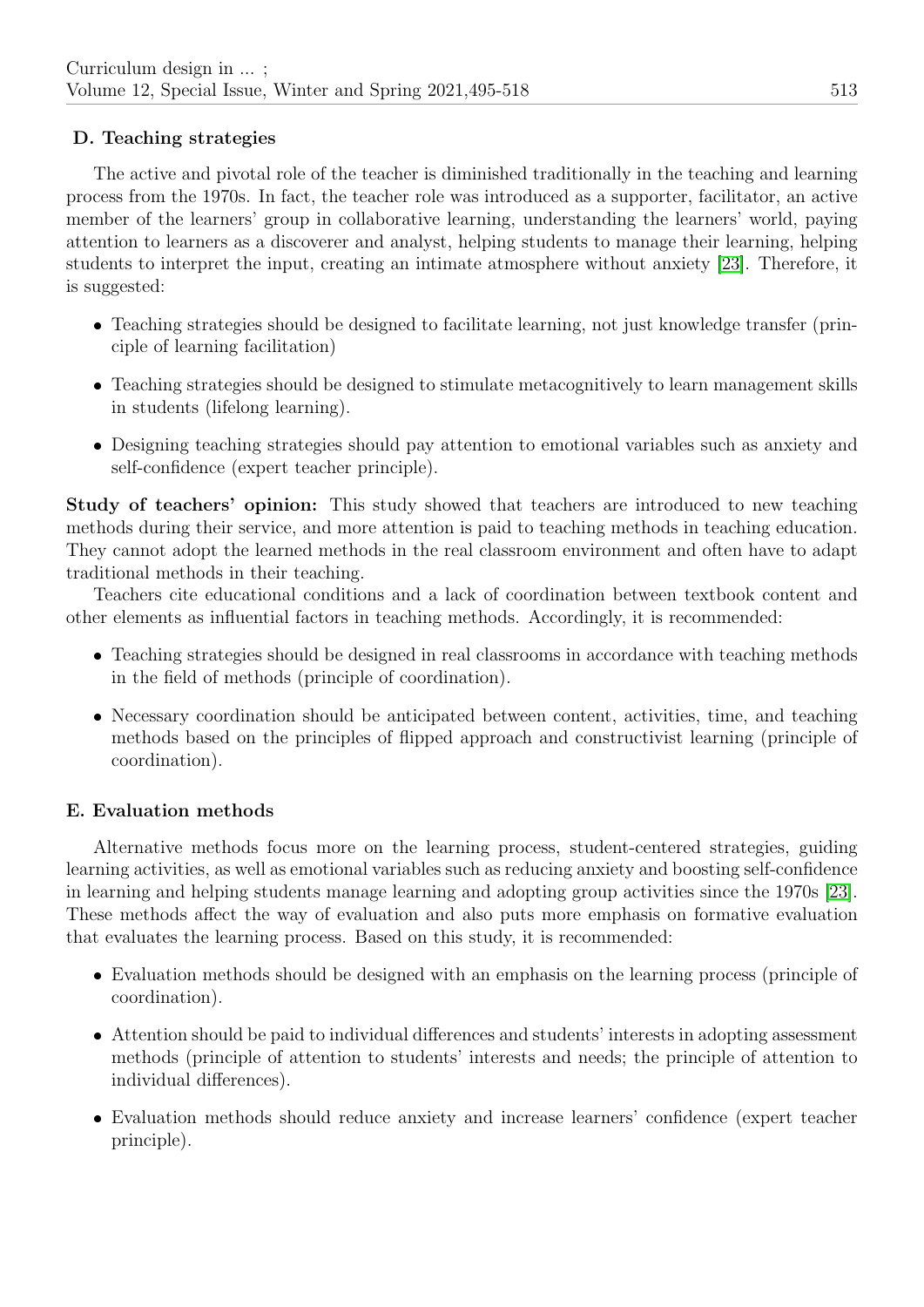Evaluation methods should be designed to encourage students to learn more (expert teacher principle).

Teachers' complaints about their compulsion to use traditional methods instead of modern teaching methods based on the principles of constructivism and communication indicate the acceptance of new methods and communication as superior methods to traditional methods by teachers. Therefore, more importance should be given to the formative evaluation, and group self-evaluation and evaluation should be considered as part of formative evaluation, along with the final evaluation, which assesses the standards and skills predicted in the goal (Principle of coordination; principle of expert teacher).

#### F. Learning resources and instruments

Alternative methods, from the 1970s, refer to the textbook as a source of learning, give the teacher the freedom to choose teaching materials appropriate to the intended educational objectives, and place more emphasis on real-world educational materials, students' interests, and needs to achieve educational goals.

Considering the centralized educational system and the importance of a common educational resource, it is recommended to supplementary resources based on the real world and the needs and interests of students along with the textbook as a common resource for all. Teachers can make the textbook content lessons attractive to the students by using new technologies. For example, they can use communication channels in cyberspace to post instructional videos or provide students with files that are relevant to the course so that they can always access them (The principle of attractiveness and matching with the real world; the principle of paying attention to the needs and interests of students).

Audio-visual learning resources, the Internet, and various texts emphasizing students' interests and needs should be considered. In fact, the fundamental concepts should be taken to the students' homes so that students, who are mostly in cyberspace and the Internet these days, can also view part of their course content through their devices and interact through out-of-class technology (The principle of attractiveness and matching with the real world; the principle of paying attention to the needs and interests of students). Considering the tendency and interest of teachers in using new methods in education and mentioning factors such as inadequate facilities and lack of coordination between content and other elements, especially time as factors influencing the distance between ideal methods for teachers and traditional methods that have to be adopted in the real classroom environment, it is recommended:

- To design learning resources such as textbooks and supplementary resources based on modern teaching methods.
- To design learning resources such as textbooks and complementary resources such as the Internet, educational videos, and communication tools to strengthen communication skills in accordance with the allocated time (principle of coordination; principle of interaction and active communication)
- To prepare video files of the concepts of each lesson to prevent long teacher lectures in the classroom, make available to students to watch and prepare themselves for group work and interaction in the classroom.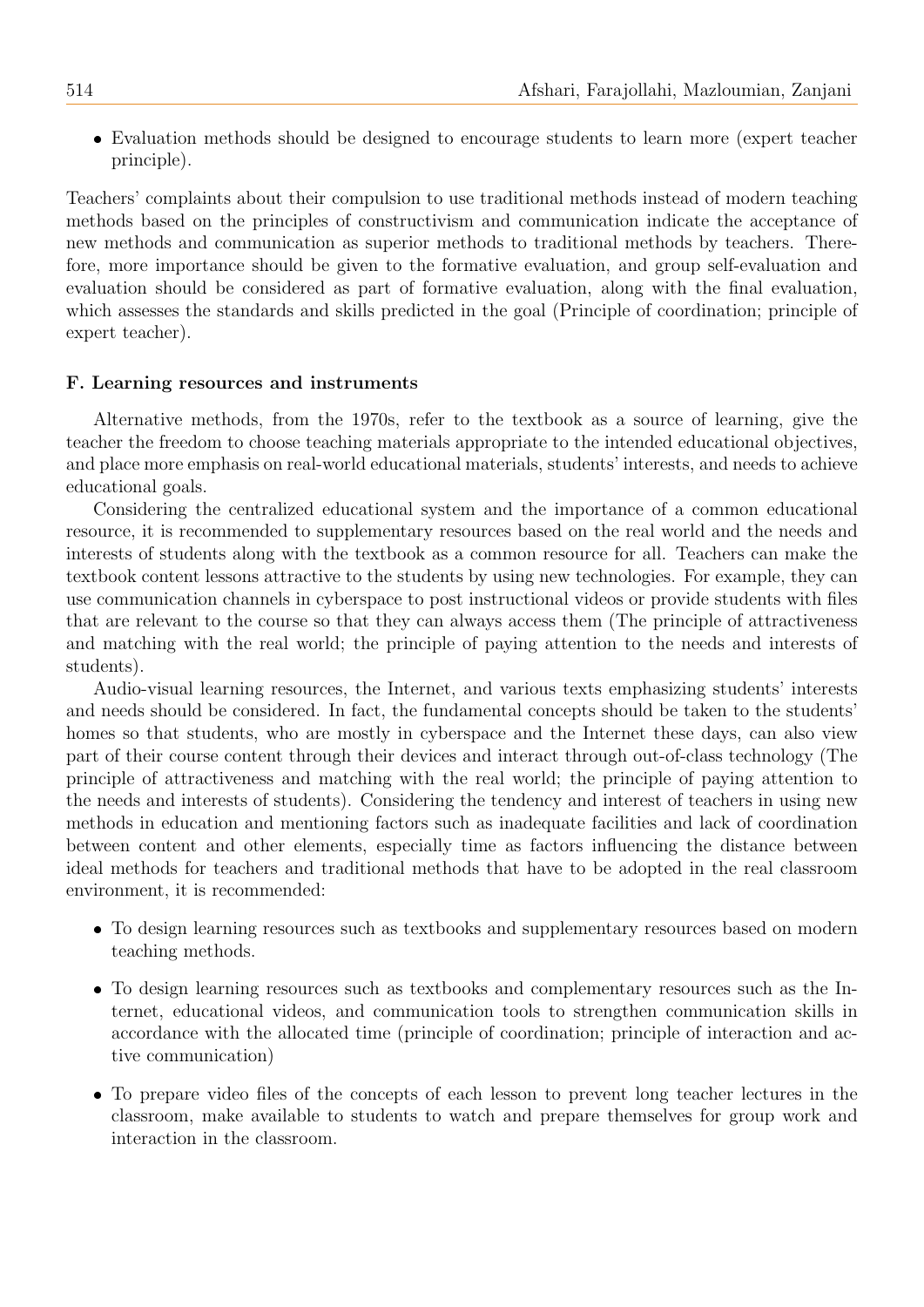#### G. Space and location

In alternative methods with student-centered education and process- and experience-based learning since the 1970s, the learning space is not limited to the classroom and under the teacher's supervision but also includes the space outside the classroom and the real world around the student. According to the designed model, parts of the content of textbooks and learning activities should be designed so that students automatically need to use the space outside the classroom to use learning experiences or gain new experiences. The teacher must provide the content of each lesson in advance in the form of videos and PowerPoint or educational games online or via CD to be prepared for homework and practice in the classroom and apply these skills in the learning environment after class (Principle of Lifelong Learning).

According to the interests and needs of learners, the content of education should be designed separately for learning in cyberspace in such a way that students can understand the basic principles and concepts of the lesson by observing them, summarize the desired content, and discuss the presented content in cyberspace or on the Internet with the teacher and other students, and prepare themselves for individual and group exercises in the classroom. Teachers' interest in using new methods and compulsion to use traditional methods due to inappropriate facilities and educational conditions and inconsistent content, as well as the difference in the real atmosphere of class in teacher education, indicate that they tend to use new methods if the educational conditions are appropriate and the negative factors affecting the teaching method are eliminated. As mentioned, the learning space is not limited to the classroom space in modern methods. Therefore, the use of out-class space, especially available technologies such as Internet sites, telegram, and WhatsApp groups, and other communication software in the design of textbook content and learning activities are suggested.

Student grouping: Educational methods tended towards student-centered education in alternative methods from the 1970s, which were formed against traditional methods and influenced by communication approaches. Therefore, students were directed to learn communication skills that require group interaction in the learning process.

Thus, it is recommended to use group or two-person interaction in performing activities. Group interaction in activities should be designed from simple to complex. Group interaction in performing activities should be designed in accordance with the time allocated to the subject. In the latest research, students are even helped make educational material that actually needs the opportunity to talk about math scientifically. It is the teacher's task to provide the necessary and appropriate guidance to discuss mathematics in their groups. Moreover, students can solve each other's problems, help each other learn more, and complete the training these groups.

#### H. Time

In alternative methods from the 1970s, which emerged with the advent of communication education versus traditional education, education is often student-centered. In these approaches, especially since the 1990s, more attention has been paid to student interests and needs of students, individual differences, group interaction, and emotional variables in the learning process. It is inferred that a fixed time is not recommended for all learners in the learning process in methods and approaches based on communication principles such as the flipped approach, and individual differences and different learning speeds among students play a role in this decision. The minimum and maximum time can be managed for all schools in the country due to the centralized education system and prescribing a curriculum throughout the country concerning time and its close relationship with individual differences in the learning process and left it to the schools and teachers to decide between the minimum and maximum specified time.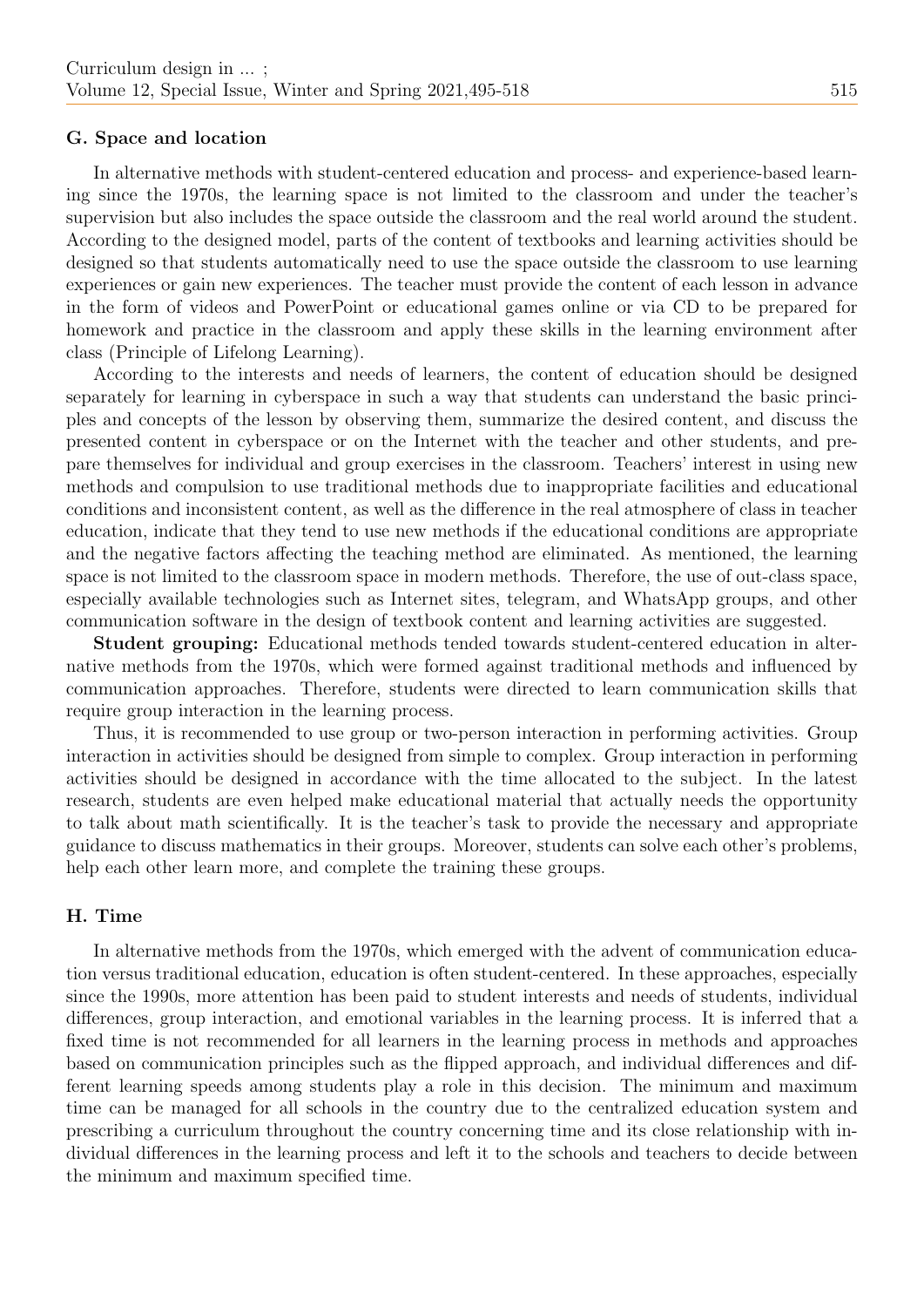Thus, it is recommended to give teacher lectures to students in audio or video files for 10 to 20 minutes to avoid wasting valuable time in the classroom to explain the basic concepts in the flipped method and rather interact, discuss, and exchange the golden classroom time. The lack of time was mentioned in the analysis of influential factors as a barrier in the grouping, used to analyze the element of time in the existing model. The main classroom time is devoted to group work and student interaction in small groups in the flipped method by presenting video files or any electronic file to students and viewing them before entering the classroom. In fact, flipped learning and teaching recovers class time and gives students more power to control their learning because it allows them to flexibly plan their learning schedule based on their specific learning needs and style. Therefore, high-level cognitive activities can be included in the classroom, and the teacher can be present in the classroom as a master of content.

#### References

- [1] T.M. Andrews, M.J. Leonard, C.A. Colgrove and S.T. Kalinowski, Active learning not associated with student learning in a random sample of college biology courses, CBE-Life Sciences Education. 10(4) (2011) 394–405.
- <span id="page-21-2"></span>[2] J. Banitt, S. Theis and L.V. Leeuwe, The effects of technology integration on student engagement, Minnesota: St. Catherine University. 2013.
- <span id="page-21-7"></span>[3] J. Bergmann and A. Sams, Flipped learning: Gateway to student engagement, Washington DC: International Society for Technology in Education. (2014).
- <span id="page-21-6"></span>[4] J. Bergmann and A. Sams, Flip your classroom: Reach every student in every class every day, Washington DC: International Society for Technology in Education. (2012).
- [5] Y.G. Bae and O.N. Kwon, P of inquiry oriented learning activities in the flipped classroom for multivariable calculus, Paper presented at the 2013 Joint Conference on Mathematical Education, Seoul, Korea. 2013.
- <span id="page-21-4"></span>[6] J.L. Bishop and M.A. Verleger, The flipped classroom: A survey of the research, ASEE National Conference Proceedings. 30(9) (2013) 1–18.
- [7] D. Birjandi, Evaluation of English book in third grade of high school, English language learning, Roshd Magazine. (1995).
- <span id="page-21-5"></span>[8] J. Bishop and M. Verleger, Testing the flipped classroom with model-eliciting activities and video lectures in a mid-level undergraduate engineering course. In 2013 IEEE Frontiers in Education Conference (FIE). (2013) 161–163.
- [9] L. Bland, Applying flip/inverted classroom model in electrical engineering to establish life-long learning. In ASEE Annual Conference & Exposition. 2006.
- [10] J. Bretzmann, Flipping 2.0: Practical strategies for flipping your class. New Berlin, WI: The Bretzmann Group LLC. (2013).
- [11] H.D. Brown, Teaching by principles: An interactive approach to language pedagogy, White Plains, NY: Pearson-Longman. (2007).
- <span id="page-21-10"></span>[12] M. Gal, W. Burg and J. Gal, Quantitative and Qualitative Research Methods in Educational Sciences and Psychology, translated by Ahmad Reza Nasr and a group of authors, Shahid Beheshti University Press. (2007).
- <span id="page-21-0"></span>[13] J.S. Chen Hsieh, W.C.V. Wu and M.W. Marek, Using the Flipped Classroom to Enhance EFL Learning, Computer Assisted Language Learning. 30(1–2) (2017) 1–21.
- <span id="page-21-1"></span>[14] K.R. Clark, The effects of the flipped model of instruction on student engagement and performance in the secondary mathematics classroom, The Journal of Educators Online. 12(1) (2015) 91–114.
- [15] T. Cockrum, Flipping your English class to reach all learners: Strategies and lesson plans. New York: Routledge, 2014.
- [16] M. Dahmardeh and M. Hunt, Motivation and English language teaching in Iran, Studies in Literature and Language. 5(2) (2012) 36–43.
- <span id="page-21-9"></span>[17] J.A. Day and J. D. Foley, Evaluating a web lecture intervention, in a human–computer interaction course. Education, IEEE Transactions on. 49(4) (2006) 420–431.
- <span id="page-21-11"></span>[18] S.J. DeLozier and M.G. Rhodes, Flipped Classrooms: a Review of Key Ideas and Recommendations for Practice. Educational Psychology Review, (2016) 1–11.
- <span id="page-21-8"></span>[19] J. Demski, Expert tips for flipping the classroom, Campus Technology. 25(5) (2013) 32–37.
- <span id="page-21-3"></span>[20] J.M. Downes and P. Bishop, Educators engage digital natives and learn from their experiences with technology. Middle School Journal. 43(5) (2012) 6–15.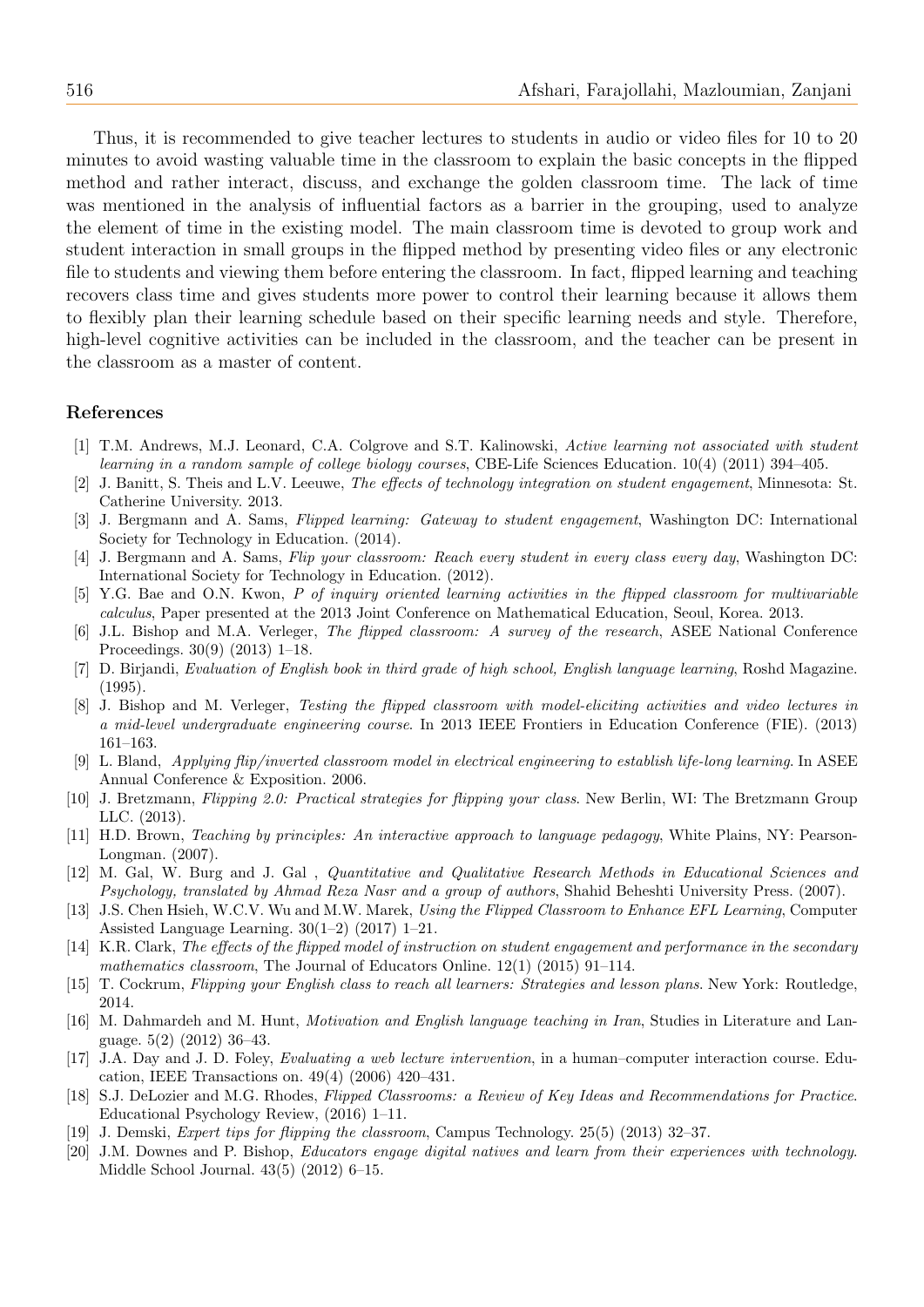- [21] E.W. Eisner, The educational imagination (p. 176), New York: Macmillan, 1985.
- [22] M.A. Elfatah and A.S. Ahmed, The effect of a flipping classroom on writing skill in English as a foreign language and students' attitude towards flipping, US-China Foreign Language, 14(2) (2016) 98–114.
- <span id="page-22-18"></span>[23] J. Flaherty and C. Phillips , The use of flipped classrooms in higher education: A scoping review, The Internet and Higher Education. 25 (2015) 85–95.
- <span id="page-22-10"></span>[24] B.R. Hergenhahn and H. Elson, An Introduction to Learning Theories (Seventh Edition), translated by Ali Akbar Seif, Tehran: Doran Publications, 2006.
- <span id="page-22-8"></span>[25] N. Hamdan, P. McKnight, K. McKnight and K.M. Arfstrom, A review of flipped learning, LInCS. (2014).
- <span id="page-22-19"></span>[26] W. He, A. Holton, G. Farkas and M. Warschauer, The effects of flipped instruction on out-of-class study time, exam performance, and student perceptions, Learning and Instruction. 45 (2016) 61–71.
- <span id="page-22-13"></span>[27] j. Hesaraki, Planners look towards language learning authoring textbooks, English language teaching, Roshd Magazine.  $32(47)$  (2010).
- <span id="page-22-5"></span>[28] J. Helgeson, Flipping the English classroom, Kappa Delta Pi Record. 51(2) (2015) 64–68
- <span id="page-22-14"></span>[29] P. Kadivar, Learning Psychology, Tehran: Organization for the Study and Compilation of Humanities Books (Samt), 2007.
- <span id="page-22-1"></span>[30] M. Karimi and R. Hamzavi, The erffect of flipped model of instruction on EFL learners' reading comprehension: learners' attitudes in Focus, Jornal of Advances in Language and Litrary Studies.Australia. 8(1) (2017).
- <span id="page-22-7"></span>[31] M.J. Lage and G. Platt, The internet and the inverted classroom, The Journal of Economic Education. 31(1) (2000) 11–11.
- <span id="page-22-3"></span>[32] S.P. Lajoie and R. Azevedo, Teaching and learning in technology-rich environments, In P.A. Alexander, & P.H. Winne, (Eds.). Handbook of Educational Psychology, (2006) 803–821.
- <span id="page-22-21"></span>[33] M.G. Levykh, The affective establishment and maintenance of vygotsky's zone of proximal development, Educational Theory, 58( 1) (2008) 83–101.
- <span id="page-22-2"></span>[34] X. Li and Z.J. Huang, An inverted classroom approach to educate MATLAB in chemical process control, Education for Chemical Engineers. 19 (2017) 1–12.
- <span id="page-22-4"></span>[35] C. Little, The flipped classroom in further education: literature review and case study, Research in Post-Compulsory Education. 20(3) (2015) 265–279.
- <span id="page-22-15"></span>[36] H. Kaviani, M.J. Liaqatdar, B.I. Zamani and Y. Abedini, Theoretical framework of flipped class: drawing references for inclusive learning, Ferdowsi University of Mashhad, Journal of Fundamentals of Education, 7(2) (2017) 78–59.
- <span id="page-22-22"></span>[37] K.V. Mattis, Flipped classroom versus traditional textbook instruction: assessing accuracy and mental effort at different levels of mathematical complexity, Technology, Knowledge and Learning. 20(2) (2015) 231-248.
- <span id="page-22-0"></span>[38] H. Maleki, Curriculum Planning (Practice Guide), Mashhad: Payame Andisheh Publishing Institute, 2003.
- <span id="page-22-16"></span>[39] J. Mehring, Present research on the flipped classroom and potential tools for the EFL classroom, Computers in the Schools. 33(1) (2016) 1–10.
- <span id="page-22-9"></span>[40] D.K. Meyer and J.C. Turner, Re-Conceptualizing emotion and motivation to learn in classroom contexts, Educational Psychology Review. 18(4) (2006) 377–390.
- <span id="page-22-20"></span>[41] S. McLean, S.M. Attardi, L. Faden and M. Goldszmidt, Flipped classrooms and student learning: not just surface gains, Advances in Physiology Education. 40(1) (2016) 47–55.
- <span id="page-22-24"></span>[42] R. McNally, J. Chipperfield, P. Dorsett, L. Del Fabbro, V. Frommolt, S. Goetz and A. Roiko, Flipped classroom experiences: student preferences and flip strategy in a higher education context, Higher. (2016) 1–18.
- <span id="page-22-23"></span>[43] J. Moffett and A.C. Mill, Evaluation of the flipped classroom approach in a veterinary professional skills course, Advances in medical education and practice. 5(415) (2014).
- <span id="page-22-12"></span>[44] R. Nowruzzadeh and K. Fathi Vajargah, Introduction to Curriculum Planning, University of Tehran: Higher Education Research and Planning Institute. 2008.
- <span id="page-22-25"></span>[45] A. Prashar, Assessing the flipped classroom in operations management: A pilot study, Journal of Education for Business. 90(3) (2015) 126–138.
- <span id="page-22-17"></span>[46] S.A. Reid, A flipped classroom redesign in general chemistry, Chemistry Education Research and Practice. 17(4) (2016) 914–922.
- <span id="page-22-26"></span>[47] C. Rotellar and J. Cain, Research, perspectives, and recommendations on implementing the flipped classroom, American journal of pharmaceutical education. 80(2) (2016).
- [48] Statistics Center of Iran, Definitions and Concepts of Statistical Standard, available at: www.tar.sci.org.ir, (2000).
- <span id="page-22-6"></span>[49] D. Schultz, S. Duffield, S.C. Rasmussen and J. Wageman, Effects of the flipped classroom model on student performance for advanced placement high school chemistry students, Journal of Chemical Education. 91(9) (2014) 1334–1339.
- <span id="page-22-11"></span>[50] V. Torkelson, The Flipped Classroom, Putting Learning Back into the Hands of Students, Unpublished Master